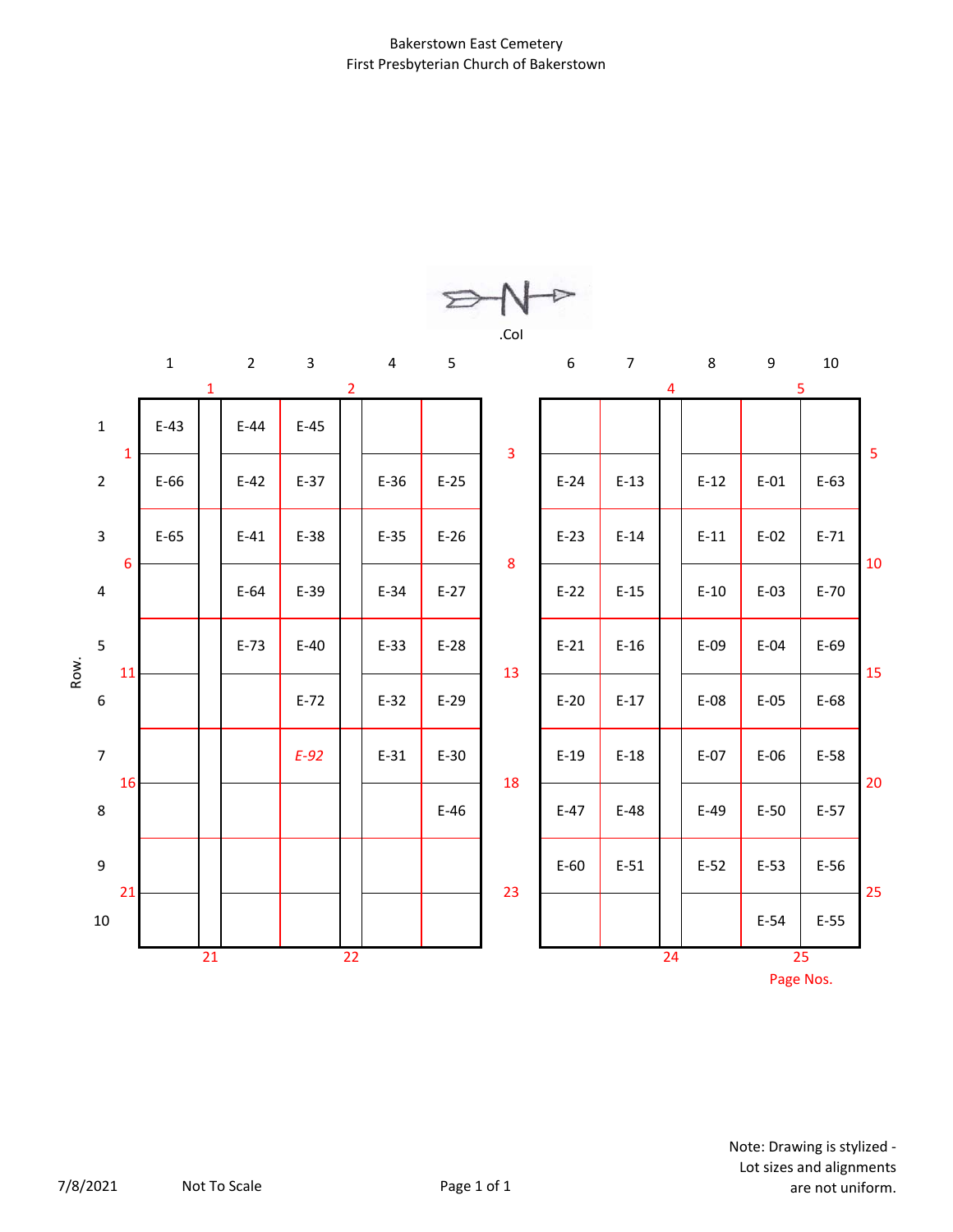# East Cemetery Lot Number to Row.Col and Page Cross Reference

| Lot    | Row.Col | Page |
|--------|---------|------|
| $E-01$ | 2.09    | 5    |
| $E-02$ | 3.09    | 10   |
| $E-03$ | 4.09    | 10   |
| $E-04$ | 5.09    | 15   |
| $E-05$ | 6.09    | 15   |
| $E-06$ | 7.09    | 20   |
| $E-07$ | 7.08    | 19   |
| E-08   | 6.08    | 14   |
| $E-09$ | 5.08    | 14   |
| $E-10$ | 4.08    | 9    |
| $E-11$ | 3.08    | 9    |
| $E-12$ | 2.08    | 4    |
| $E-13$ | 2.07    | 4    |
| $E-14$ | 3.07    | 9    |
| $E-15$ | 4.07    | 9    |
| $E-16$ | 5.07    | 14   |
| $E-17$ | 6.07    | 14   |
| $E-18$ | 7.07    | 19   |
| $E-19$ | 7.06    | 18   |
| $E-20$ | 6.06    | 13   |
| $E-21$ | 5.06    | 13   |
| $E-22$ | 4.06    | 8    |
| $E-23$ | 3.06    | 8    |

| Lot    | Row.Col | Page | Lot    | Row.Col | Page           | Lot    | Row.Col | Page         |
|--------|---------|------|--------|---------|----------------|--------|---------|--------------|
| $E-01$ | 2.09    | 5    | $E-24$ | 2.06    | 3              | $E-47$ | 8.06    | 18           |
| $E-02$ | 3.09    | 10   | $E-25$ | 2.05    | 3              | $E-48$ | 8.07    | 19           |
| $E-03$ | 4.09    | 10   | $E-26$ | 3.05    | 8              | $E-49$ | 8.08    | 19           |
| $E-04$ | 5.09    | 15   | $E-27$ | 4.05    | 8              | $E-50$ | 8.09    | 20           |
| $E-05$ | 6.09    | 15   | $E-28$ | 5.05    | 13             | $E-51$ | 9.07    | 24           |
| $E-06$ | 7.09    | 20   | $E-29$ | 6.05    | 13             | $E-52$ | 9.08    | 24           |
| $E-07$ | 7.08    | 19   | $E-30$ | 7.05    | 18             | $E-53$ | 9.09    | 25           |
| $E-08$ | 6.08    | 14   | $E-31$ | 7.04    | 17             | $E-54$ | 10.09   | 25           |
| $E-09$ | 5.08    | 14   | $E-32$ | 6.04    | 12             | $E-55$ | 10.10   | 25           |
| $E-10$ | 4.08    | 9    | $E-33$ | 5.04    | 12             | $E-56$ | 9.10    | 25           |
| $E-11$ | 3.08    | 9    | $E-34$ | 4.04    | $\overline{7}$ | $E-57$ | 8.10    | 20           |
| $E-12$ | 2.08    | 4    | $E-35$ | 3.04    | $\overline{7}$ | $E-58$ | 7.10    | 20           |
| $E-13$ | 2.07    | 4    | $E-36$ | 2.04    | $\overline{2}$ | $E-60$ | 9.06    | 23           |
| $E-14$ | 3.07    | 9    | $E-37$ | 2.03    | $\overline{2}$ | $E-63$ | 2.10    | 5            |
| $E-15$ | 4.07    | 9    | $E-38$ | 3.03    | $\overline{7}$ | $E-64$ | 4.02    | 6            |
| $E-16$ | 5.07    | 14   | $E-39$ | 4.03    | $\overline{7}$ | $E-65$ | 3.01    | 6            |
| $E-17$ | 6.07    | 14   | $E-40$ | 5.03    | 12             | $E-66$ | 2.01    | $\mathbf{1}$ |
| $E-18$ | 7.07    | 19   | $E-41$ | 3.02    | 6              | $E-68$ | 6.10    | 15           |
| $E-19$ | 7.06    | 18   | $E-42$ | 2.02    | $\mathbf{1}$   | $E-69$ | 5.10    | 15           |
| $E-20$ | 6.06    | 13   | $E-43$ | 1.01    | $\mathbf{1}$   | $E-70$ | 4.10    | 10           |
| $E-21$ | 5.06    | 13   | $E-44$ | 1.02    | $\mathbf{1}$   | $E-71$ | 3.10    | 10           |
| $E-22$ | 4.06    | 8    | $E-45$ | 1.03    | $\overline{2}$ | $E-72$ | 6.03    | 12           |
| $E-23$ | 3.06    | 8    | $E-46$ | 8.05    | 18             | $E-73$ | 6.03    | 11           |

| Lot    | Row.Col | Page |
|--------|---------|------|
| $E-47$ | 8.06    | 18   |
| $E-48$ | 8.07    | 19   |
| $E-49$ | 8.08    | 19   |
| $E-50$ | 8.09    | 20   |
| $E-51$ | 9.07    | 24   |
| $E-52$ | 9.08    | 24   |
| $E-53$ | 9.09    | 25   |
| $E-54$ | 10.09   | 25   |
| $E-55$ | 10.10   | 25   |
| $E-56$ | 9.10    | 25   |
| $E-57$ | 8.10    | 20   |
| $E-58$ | 7.10    | 20   |
| $E-60$ | 9.06    | 23   |
| $E-63$ | 2.10    | 5    |
| $E-64$ | 4.02    | 6    |
| $E-65$ | 3.01    | 6    |
| $E-66$ | 2.01    | 1    |
| E-68   | 6.10    | 15   |
| $E-69$ | 5.10    | 15   |
| $E-70$ | 4.10    | 10   |
| $E-71$ | 3.10    | 10   |
| $E-72$ | 6.03    | 12   |
| $E-73$ | 6.03    | 11   |
| $E-92$ | 6.03    | 17   |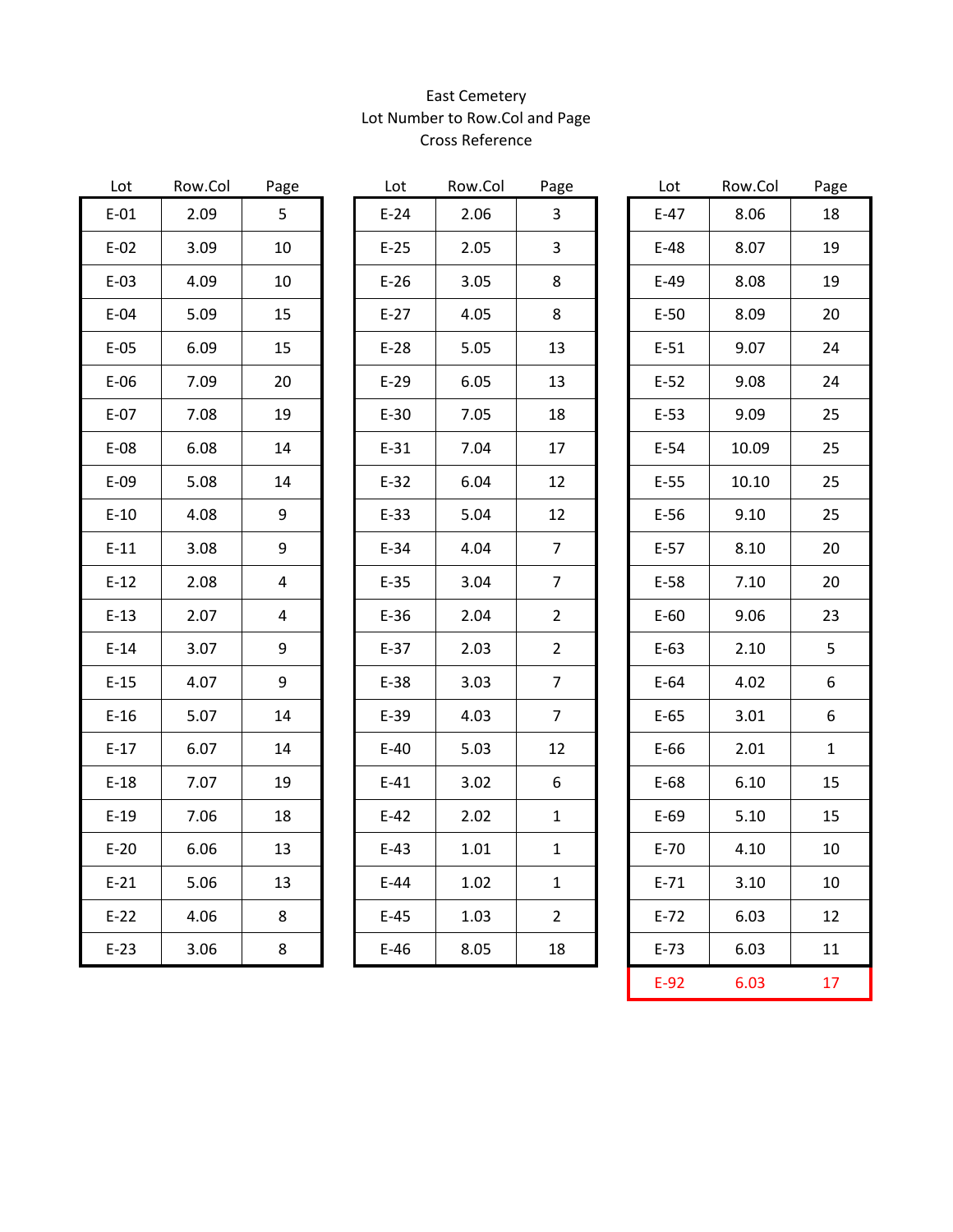

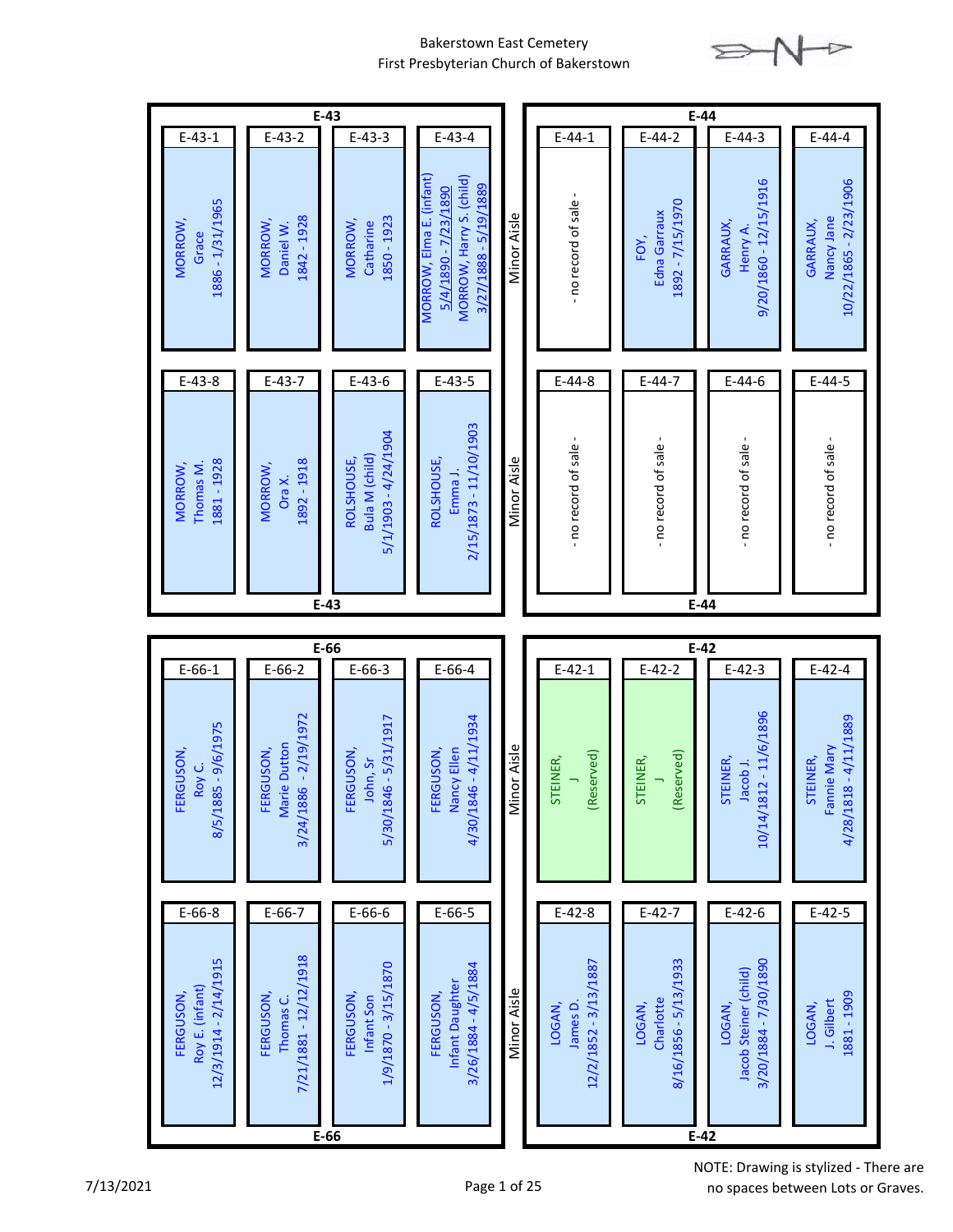$P + P$ 



NOTE: Drawing is stylized ‐ There are no spaces between Lots or Graves.

TOWNSEND, Monya K. 1/14/1920 ‐ 7/25/1995

1/14/1920 - 7/25/1995

Jennie 1851 ‐ 1/15/1879

1851-1/15/1879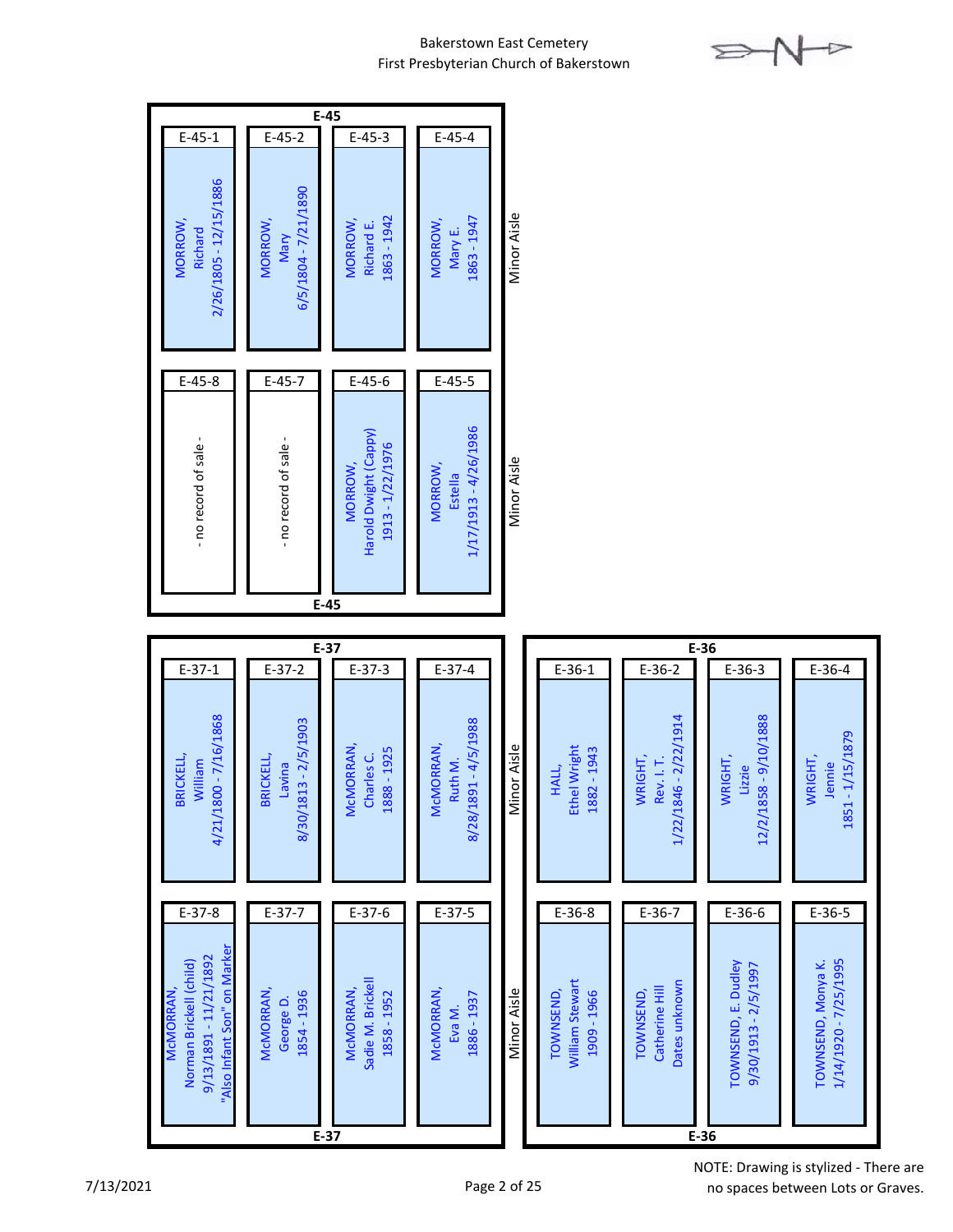$P + P$ 



MAJOR AISLE MAJOR AISLE

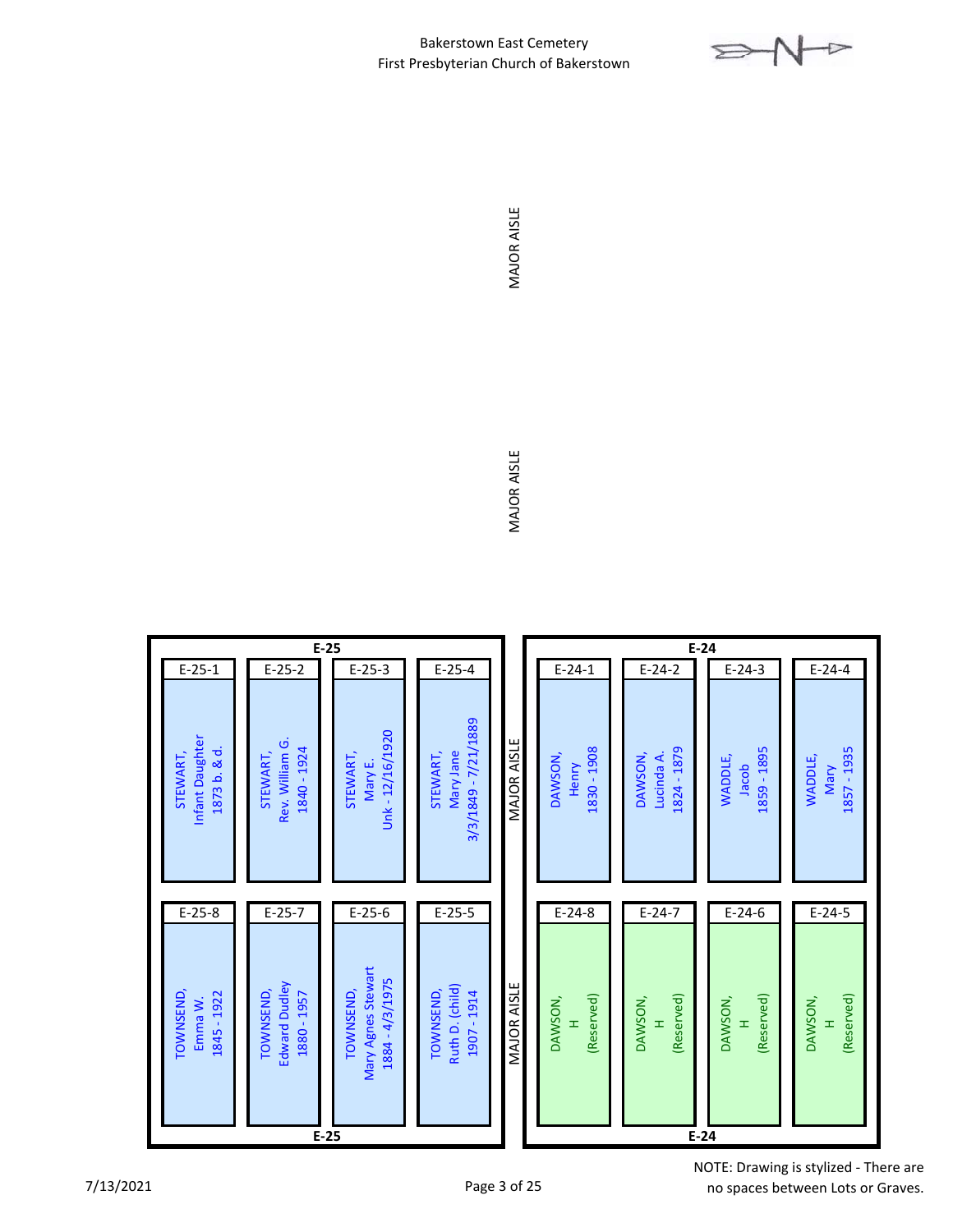$P + P$ 



Minor Aisle

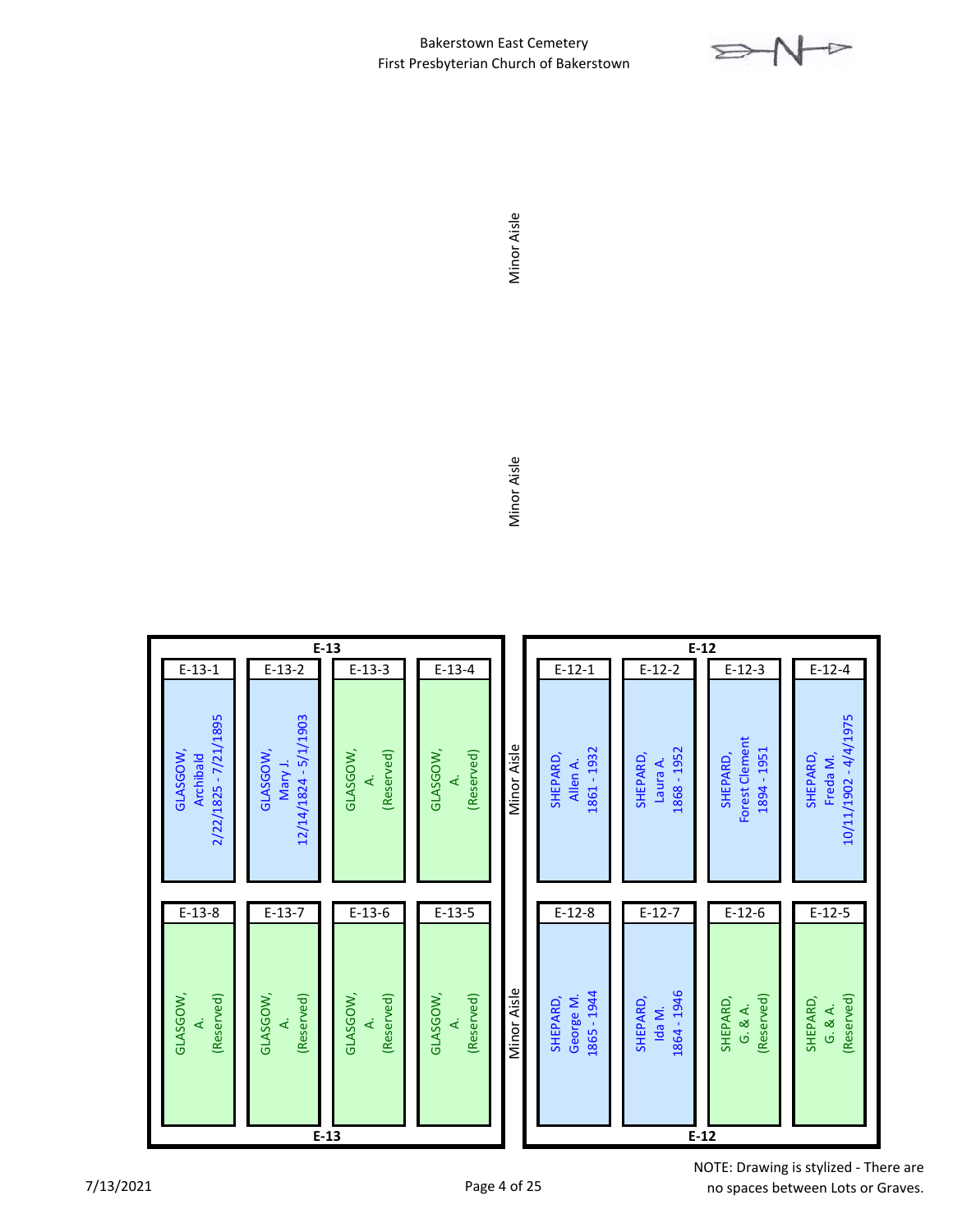$P + P$ 

| $E-01$                                    |                                           |                                                                |                                               |  |                                          |                                                    | $E-63$                              |                                     |
|-------------------------------------------|-------------------------------------------|----------------------------------------------------------------|-----------------------------------------------|--|------------------------------------------|----------------------------------------------------|-------------------------------------|-------------------------------------|
| $E-01-1$                                  | $E-01-2$                                  | $E-01-3$                                                       | $E-01-4$                                      |  | $E-63-1$                                 | $E-63-2$                                           | $E-63-3$                            | $E-63-4$                            |
| 1847 - 1936<br>SHEPARD,<br>William J      | Elizabeth Jane<br>1850 - 1937<br>SHEPARD, | Clara May (child - 21 mos.)<br>Dates unknown<br><b>SHEPARD</b> | (Reserved)<br>SHEPARD,<br>$\overline{M}$ . J. |  | 1852 - 1929<br>MAHLE,<br>John C.         | 1859 - 1933<br>Mary M.<br>MAHLE,                   | (Reserved)<br><b>GARRAUX,</b><br>نم | <b>GARRAUX,</b><br>(Reserved)<br>غه |
| $E-01-8$                                  | $E-01-7$                                  | $E-01-6$                                                       | $E-01-5$                                      |  | $E-63-8$                                 | $E-63-7$                                           | $E-63-6$                            | $E-63-5$                            |
| (Reserved)<br>SHEPARD,<br>$\frac{1}{\ge}$ | (Reserved)<br>SHEPARD,<br>W. J.           | 1833 - 1923<br>WHITESIDE,<br>James                             | 1834 - 5/10/1921<br>WHITESIDE,<br>Mary P.     |  | CUNNINGHAM,<br>1876 - 1954<br>Hugh Lloyd | Lillie Mae Mahle<br>1880 - 3/8/1961<br>CUNNINGHAM, | (Reserved)<br><b>GARRAUX,</b><br>نم | (Reserved)<br><b>GARRAUX,</b><br>œ  |
|                                           |                                           | $E-01$                                                         |                                               |  |                                          |                                                    | $E-63$                              |                                     |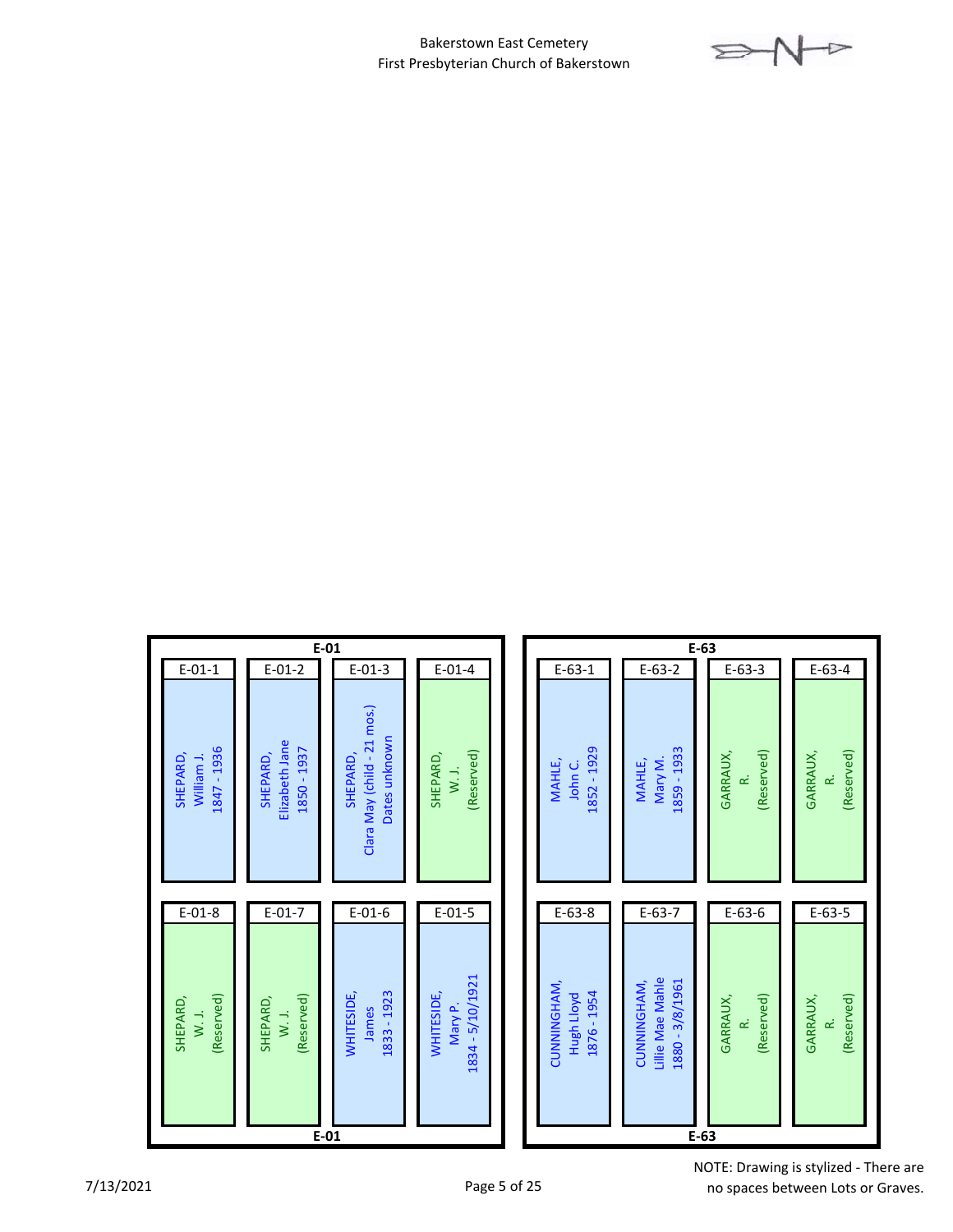

|                                                          |                                          | $E-65$                       |                              |             |                                                          |                                                  | $E-41$                                                                                  |                                                                                                            |
|----------------------------------------------------------|------------------------------------------|------------------------------|------------------------------|-------------|----------------------------------------------------------|--------------------------------------------------|-----------------------------------------------------------------------------------------|------------------------------------------------------------------------------------------------------------|
| $E-65-1$                                                 | $E-65-2$                                 | $E-65-3$                     | $E-65-4$                     |             | $E-41-1$                                                 | $E-41-2$                                         | $E-41-3$                                                                                | $E - 41 - 4$                                                                                               |
| 1873 - 1947<br><b>FERGUSON</b><br>Robert J.              | 1871 - 1953<br>Catharine P.<br>FERGUSON, | FERGUSON,<br>(Reserved)<br>S | FERGUSON<br>(Reserved)       | Minor Aisle | Carrie May (child)<br>1873 - 12/9/1874<br>STEINER,       | 1870 - 12/14/1874<br>Emma L. (child)<br>STEINER, | 1811 - 2/9/1875<br>STEINER,<br>J. Elmer                                                 | 9/9/1875 - 3/17/1892<br>Robert E.<br>STEINER,                                                              |
| $E-65-8$                                                 | $E-65-7$                                 | $E-65-6$                     | $E-65-5$                     |             | $E-41-8$                                                 | $E-41-7$                                         | $E-41-6$                                                                                | $E-41-5$                                                                                                   |
|                                                          |                                          |                              |                              |             |                                                          |                                                  |                                                                                         |                                                                                                            |
| 11/17/1897 - 6/29/1907<br>Morris L. (child)<br>FERGUSON, | FERGUSON,<br>(Reserved)                  | FERGUSON,<br>(Reserved)<br>S | FERGUSON<br>(Reserved)<br>vi | Minor Aisle | (Resrved)<br>STEINER,<br>ن<br>غ                          | (Resrved)<br>STEINER,<br>ن<br>`ء                 | 1846 - 1929<br>STEINER,<br>Philip C.                                                    | 1850 - 1915<br>STEINER,<br>Mary E.                                                                         |
|                                                          |                                          | $E-65$                       |                              |             |                                                          |                                                  | $E-41$                                                                                  |                                                                                                            |
|                                                          |                                          |                              |                              |             |                                                          |                                                  |                                                                                         |                                                                                                            |
|                                                          |                                          |                              |                              |             |                                                          |                                                  | $E-64$                                                                                  |                                                                                                            |
|                                                          |                                          |                              | $E - 64 - 0$                 |             | $E-64-1$                                                 | $E-64-2$                                         | $E-64-3$                                                                                | $E - 64 - 4$                                                                                               |
|                                                          |                                          |                              |                              |             |                                                          |                                                  |                                                                                         |                                                                                                            |
|                                                          |                                          |                              | No information<br>"Our Baby" | Minor Aisle | 3/30/1927 - 2/20/1982<br>Hugh Ewalt (Veteran)<br>MORROW, | 8/8/1895 - 1956<br>Richard<br>MORROW,<br>Roy     | Anna V. (Annie)<br>10/8/1926 - 2/3/2004<br>MORROW, Velma<br>1894 - 9/28/1963<br>MORROW, | MORROW, Merle Edward (child)<br>Loyal W. (child)<br>$1921 - UNR$<br>1920 - 1921<br>11/26/<br><b>MORROW</b> |
|                                                          |                                          |                              |                              |             | $E-64-8$                                                 | $E-64-7$                                         | $E-64-6$                                                                                | $E-64-5$                                                                                                   |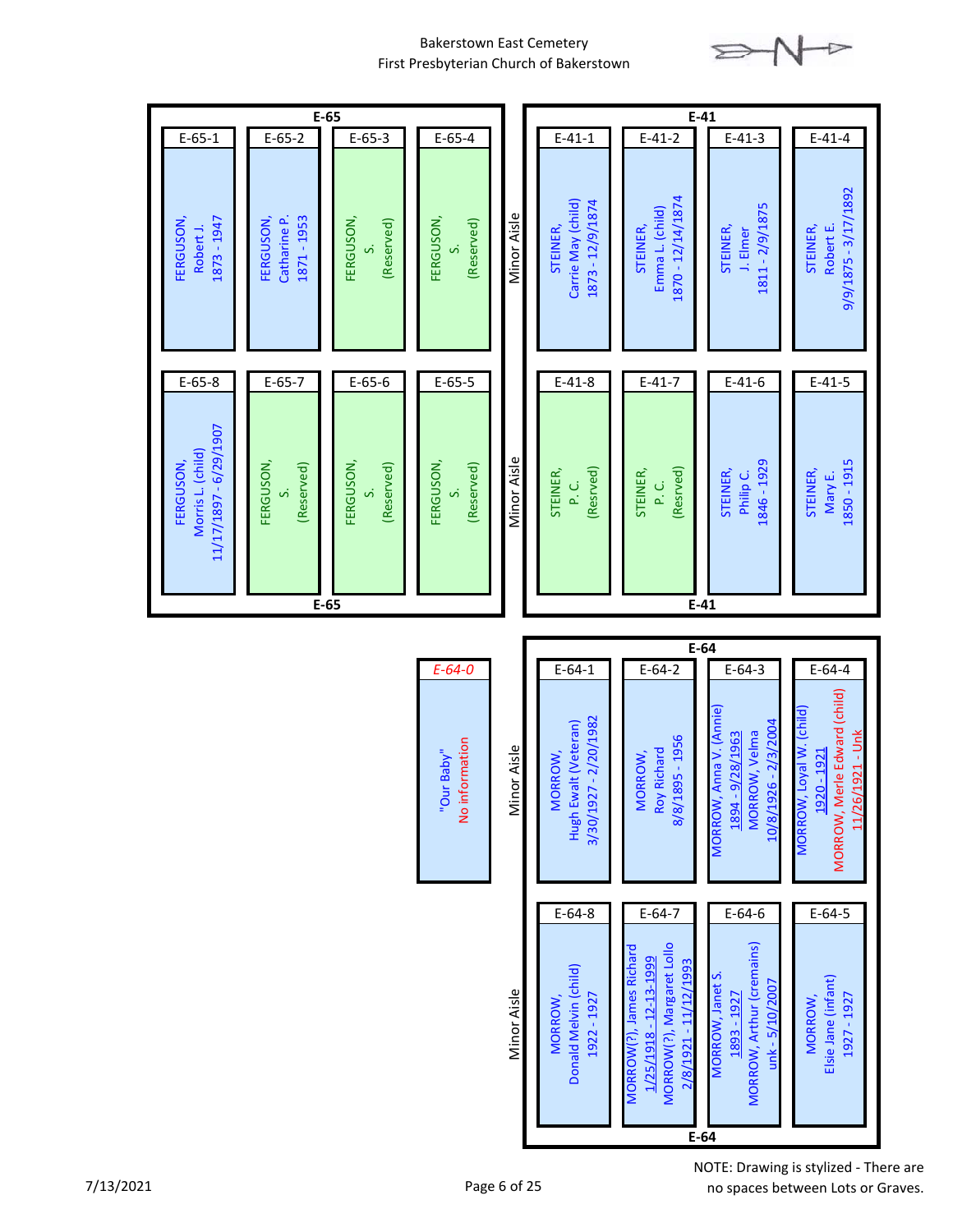

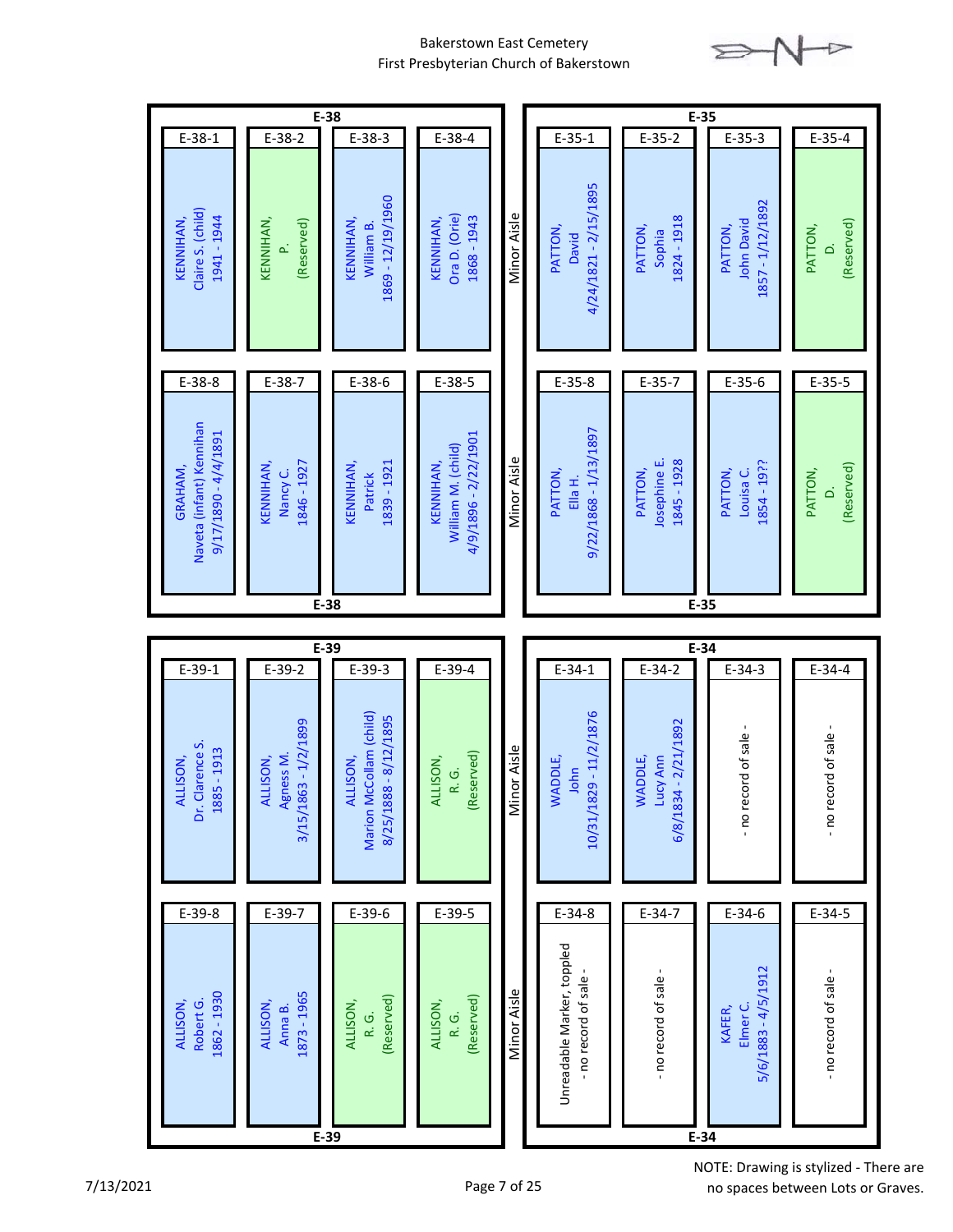

| $E-26$                                                        |                                                           |                                                                  |                                                         |                       |                                                             |                                                           | $E-23$                                                            |                                                           |
|---------------------------------------------------------------|-----------------------------------------------------------|------------------------------------------------------------------|---------------------------------------------------------|-----------------------|-------------------------------------------------------------|-----------------------------------------------------------|-------------------------------------------------------------------|-----------------------------------------------------------|
| $E-26-1$                                                      | $E-26-2$                                                  | $E-26-3$                                                         | $E-26-4$                                                |                       | $E-23-1$                                                    | $E-23-2$                                                  | $E-23-3$                                                          | $E-23-4$                                                  |
| 2/24/1837 - 8/1/1893<br>Samuel B.<br>ALLISON,                 | 1/21/1839 - 5/6/1893<br>Mary Ann<br>ALLISON,              | 1859 - 1895<br><b>ALLISON</b><br>James B.                        | 8/14/1874 - 5/23/1947<br>Sara E. (Lizzie)<br>ALLISON,   | MAJOR AISLE           | 7/4/1840 - 8/1/1899<br>George W.<br>EWALT,                  | 8/29/1843 - 7/14/1928<br>Mary E. (Lizzie)<br>EWALT,       | 1881 - 1923<br>Adda Ewalt<br>SIMPSON,                             | 6/24/1905 - 5/7/1999<br>Anna Mary<br>EWALT,               |
| $E-26-8$                                                      | $E-26-7$                                                  | $E-26-6$                                                         | $E-26-5$                                                |                       | $E-23-8$                                                    | $E-23-7$                                                  | $E-23-6$                                                          | $E-23-5$                                                  |
| 3/13/1871 - 1935<br>Theodore C.<br>ALLISON,                   | (Reserved)<br><b>ALLISON</b><br><b>Obelisk</b><br>ن.<br>ن | (Reserved)<br>ALLISON,<br>Obelisk<br>S. B.                       | (Reserved)<br><b>MOSITIV</b><br><b>Obelisk</b><br>S. B. | MAJOR AISLE           | <b>Olive Ewalt</b><br>1866 - 1924<br>TOTTEN,                | Harris Cunningham<br>10/11/1871 - 1966<br>EWALT,          | 1881 - 1951<br>Mae Hodil<br>EWALT,                                | Nellie Bradbury (child)<br>1907 - 1919<br><b>WADDELL,</b> |
|                                                               |                                                           |                                                                  |                                                         |                       |                                                             | $E-23$                                                    |                                                                   |                                                           |
|                                                               | $E-26$                                                    |                                                                  |                                                         |                       |                                                             |                                                           |                                                                   |                                                           |
|                                                               |                                                           | $E-27$                                                           |                                                         |                       |                                                             |                                                           | $E-22$                                                            |                                                           |
| $E-27-1$<br>Catherine Ann<br>1853 - 1911<br>GRUBBS,           | $E-27-2$<br>1850 - 1931<br>GRUBBS,<br>John D.             | $E-27-3$<br>1864 - 1936<br>ALLISON,<br>Hugh G.                   | $E-27-4$<br>Mary Abbie Ewalt<br>1869 - 1928<br>ALLISON, | OR AISLE<br><b>NN</b> | $E-22-1$<br>1836 - 1915<br>James M.<br>GRUBBS,              | $E-22-2$<br>Mary S. Gregg<br>1854 - 1932<br><b>GRUBBS</b> | $E-22-3$<br>Gertrude Florence<br>1876 - 1963<br>GRUBBS,<br>2/10/1 | $E-22-4$<br>(Reserved)<br>James M.<br>GRUBBS,             |
|                                                               |                                                           |                                                                  |                                                         |                       |                                                             |                                                           |                                                                   |                                                           |
| $E-27-8$<br>2/1/1874 - 2/6/1874<br>Infant Daughter<br>GRUBBS, | $E-27-7$<br>(Reserved)<br>GRUBBS,                         | $E-27-6$<br>John Arthur (child)<br>1911 - 1915<br><b>ALLISON</b> | $E-27-5$<br>(Reserved)<br>GRUBBS,                       | MAJOR AISLE           | $E-22-8$<br>5/31/1882 - 1906<br>William Burdette<br>GRUBBS, | $E-22-7$<br>John Robeno<br>1880 - 1940<br><b>BROWN</b>    | $E-22-6$<br>Elizabeth Grubbs<br>1886 - 1972<br><b>BROWN</b>       | $E-22-5$<br>John Robeno, Jr.<br>1909 - 1948<br>BROWN,     |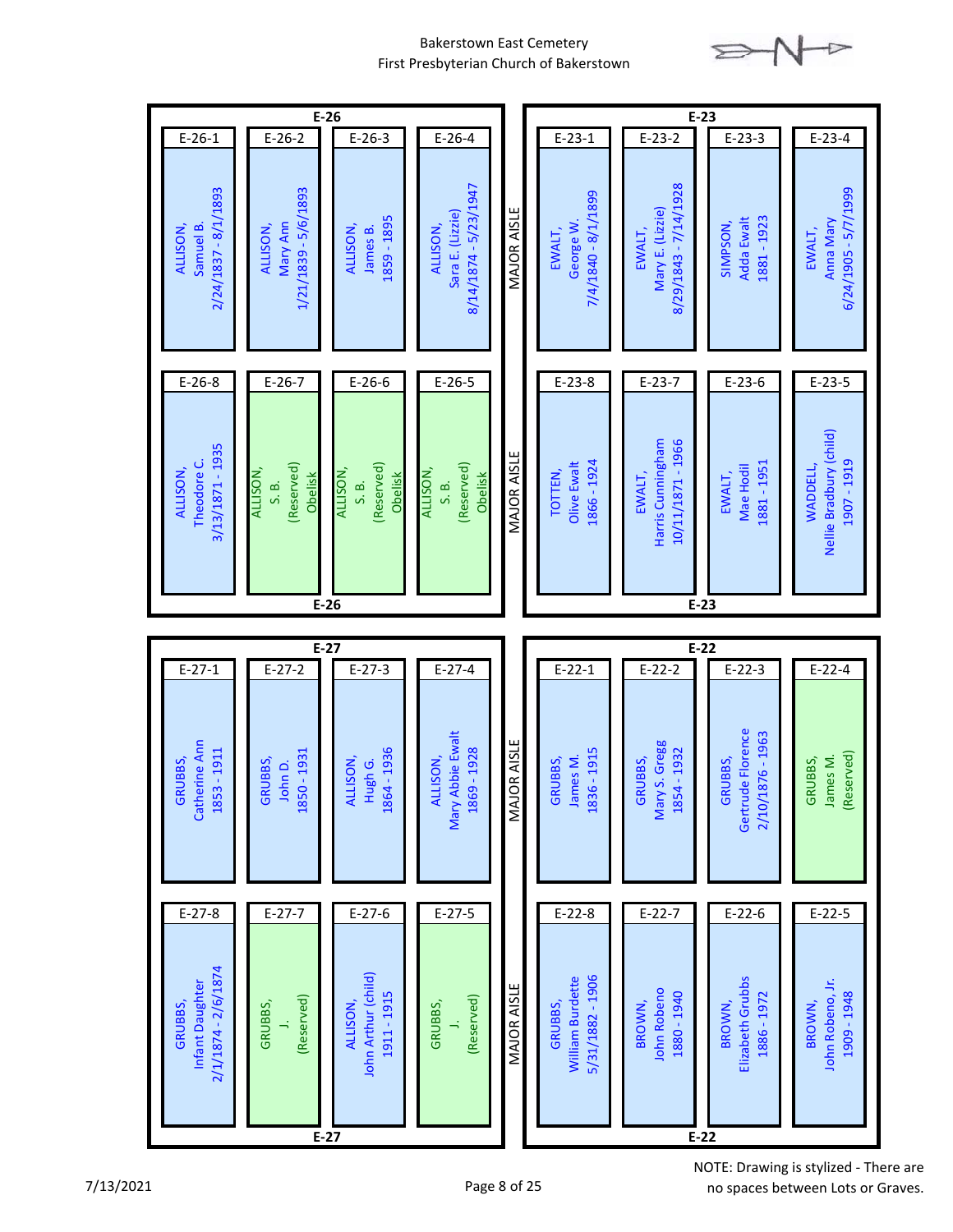

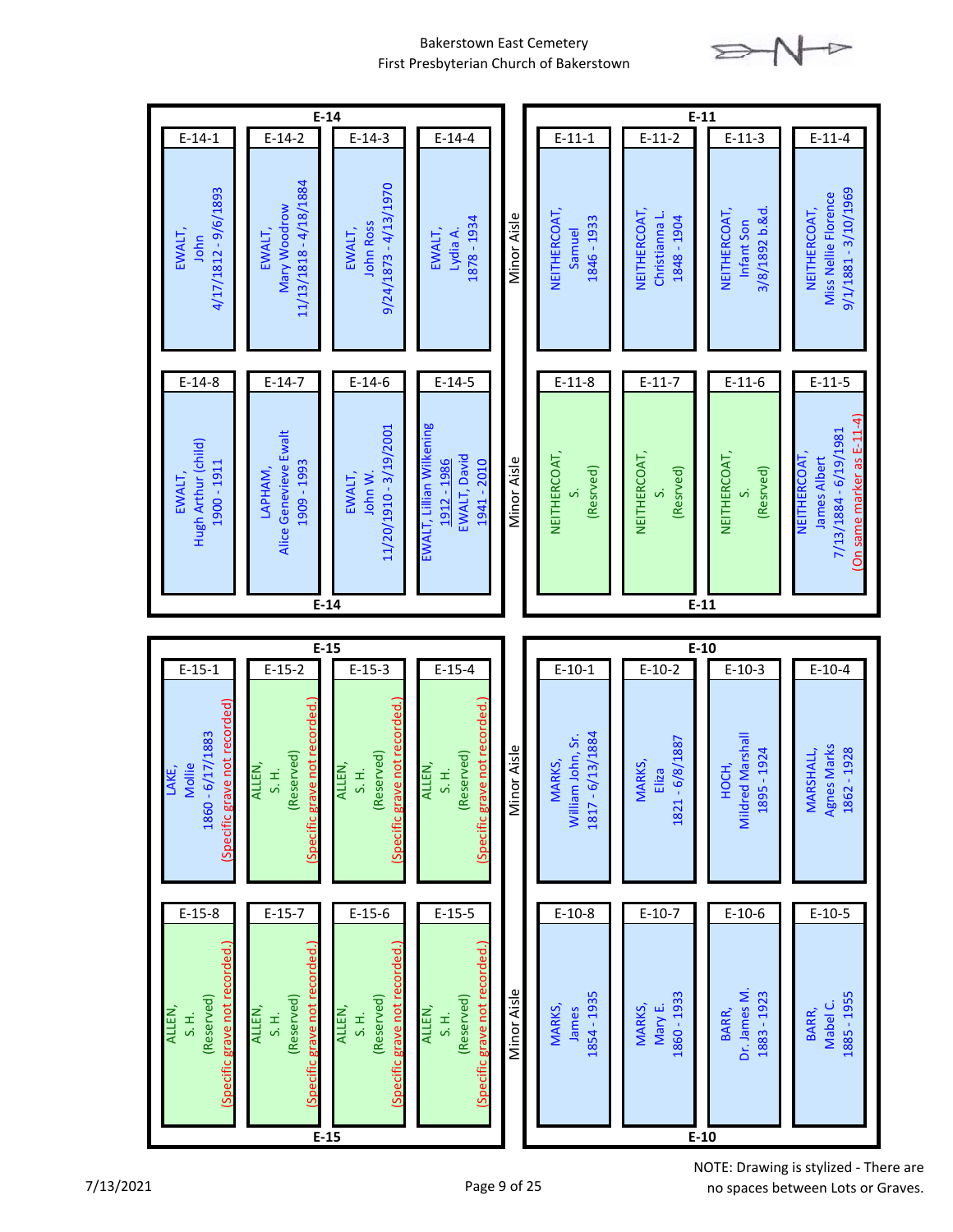

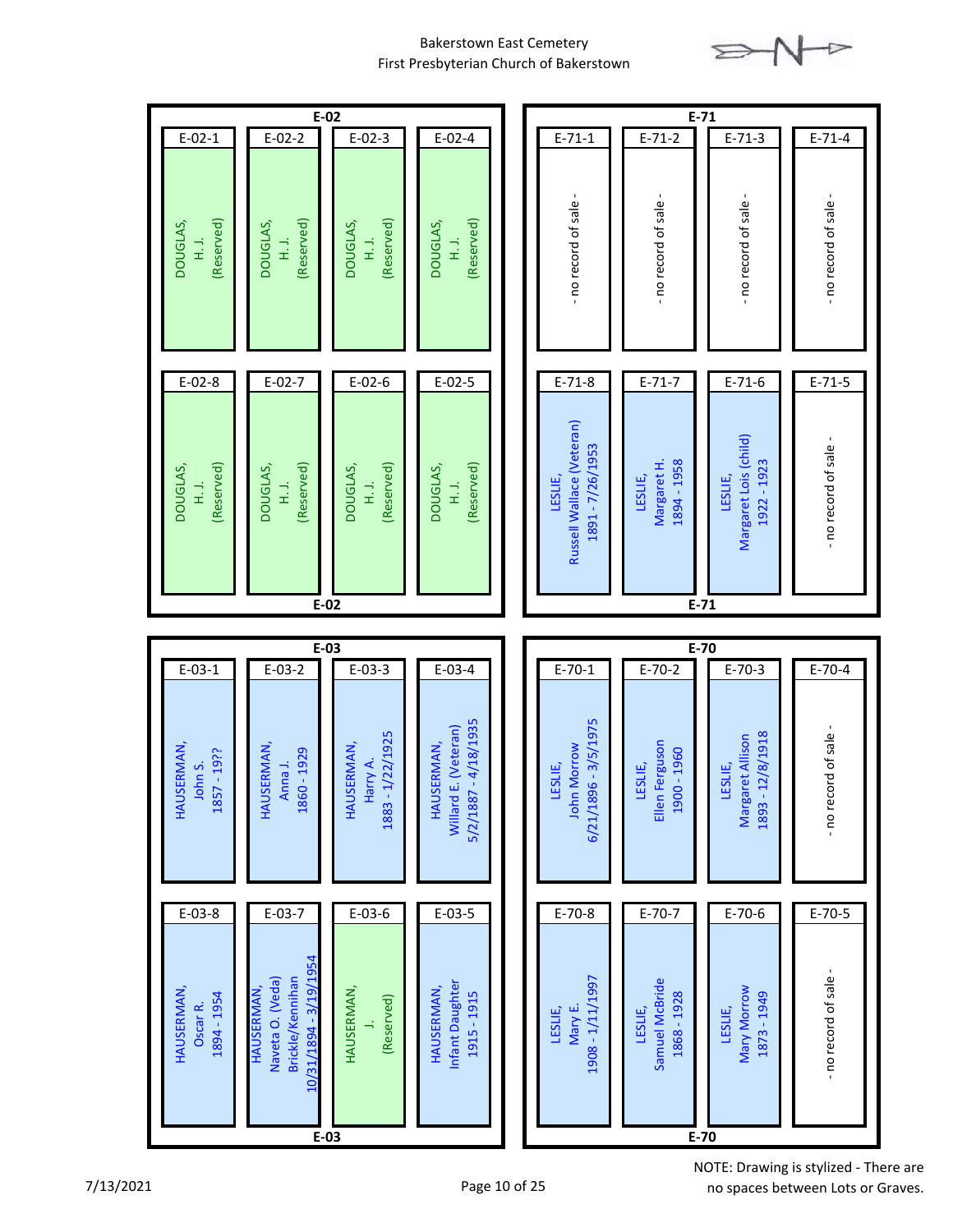Σ

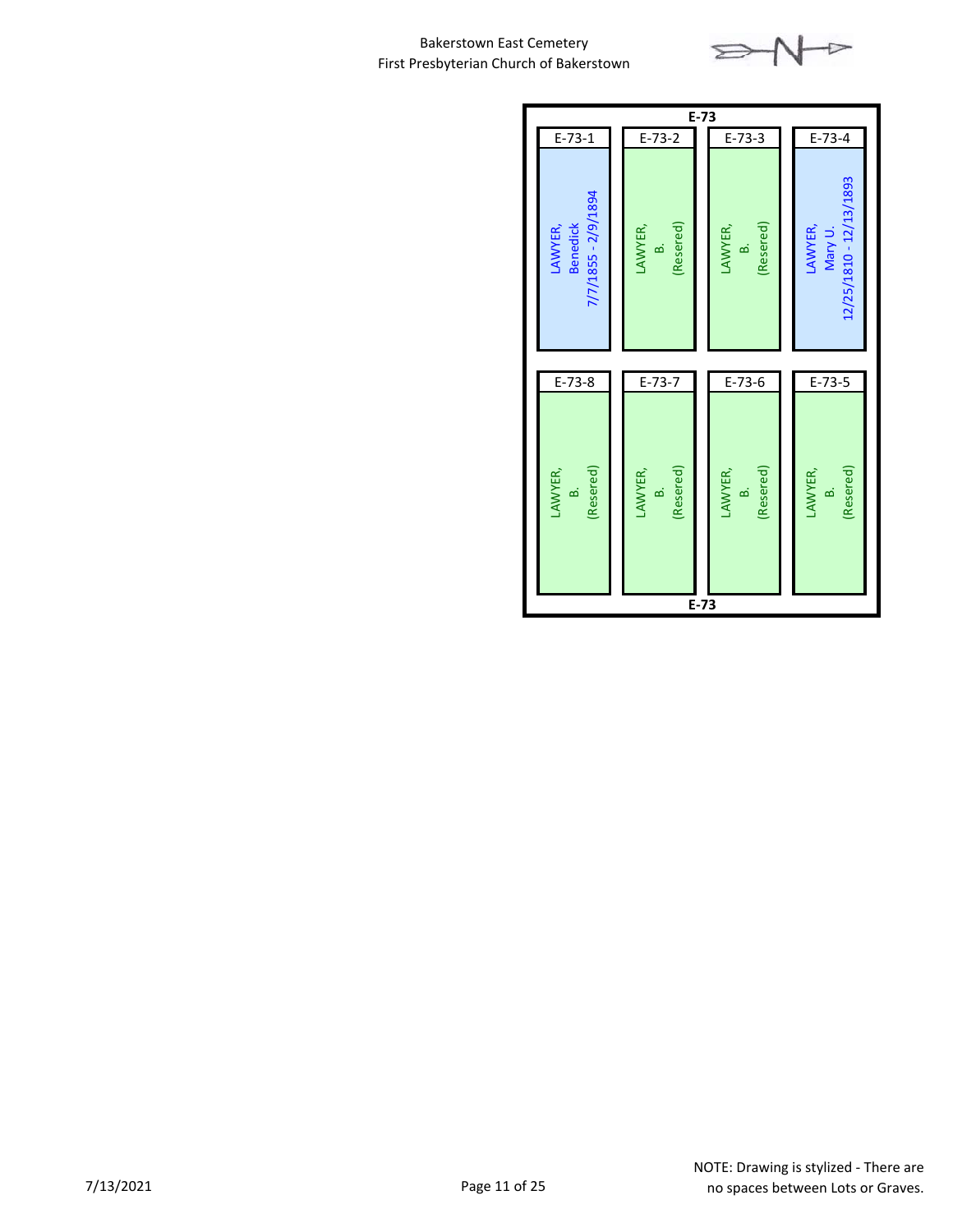

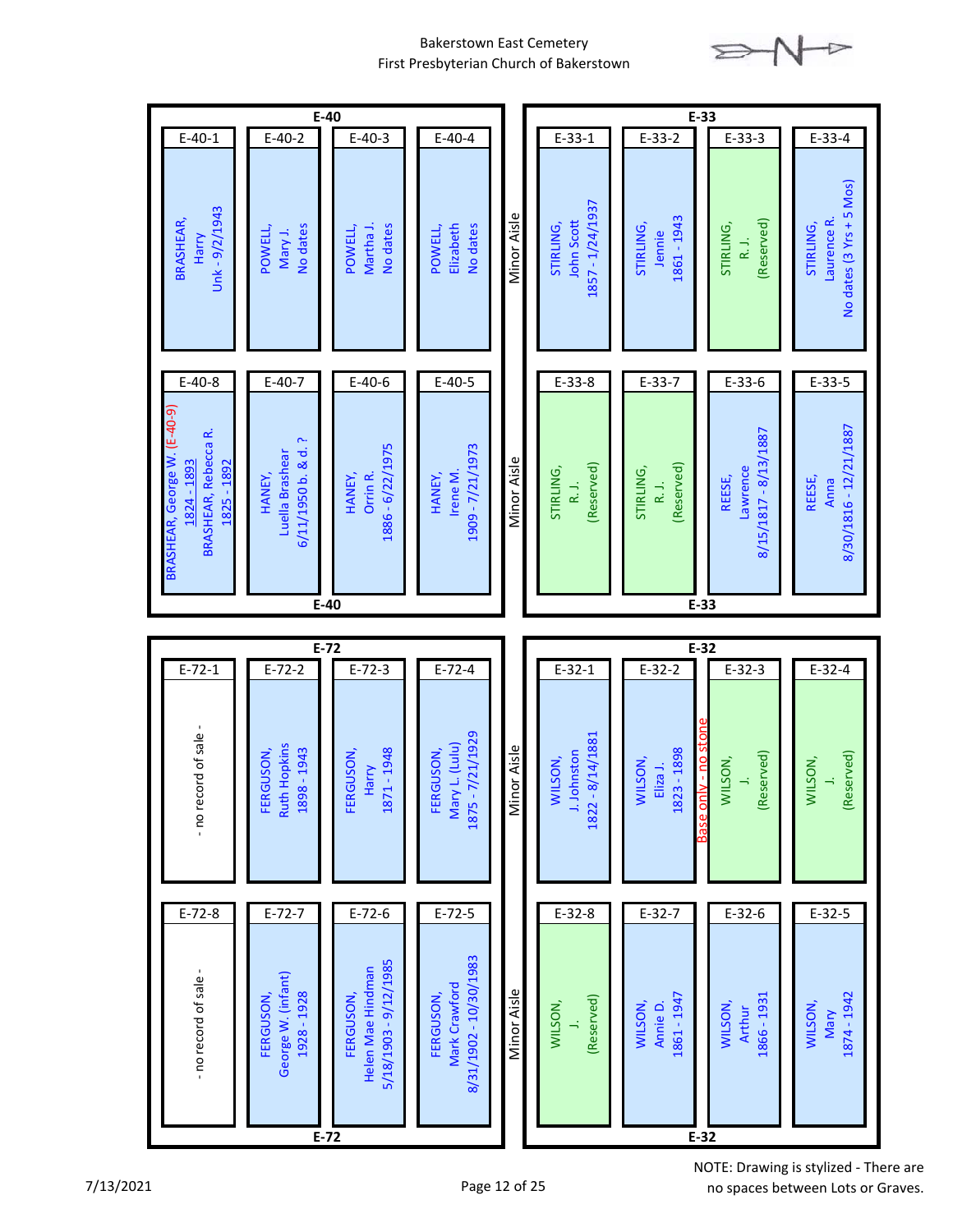

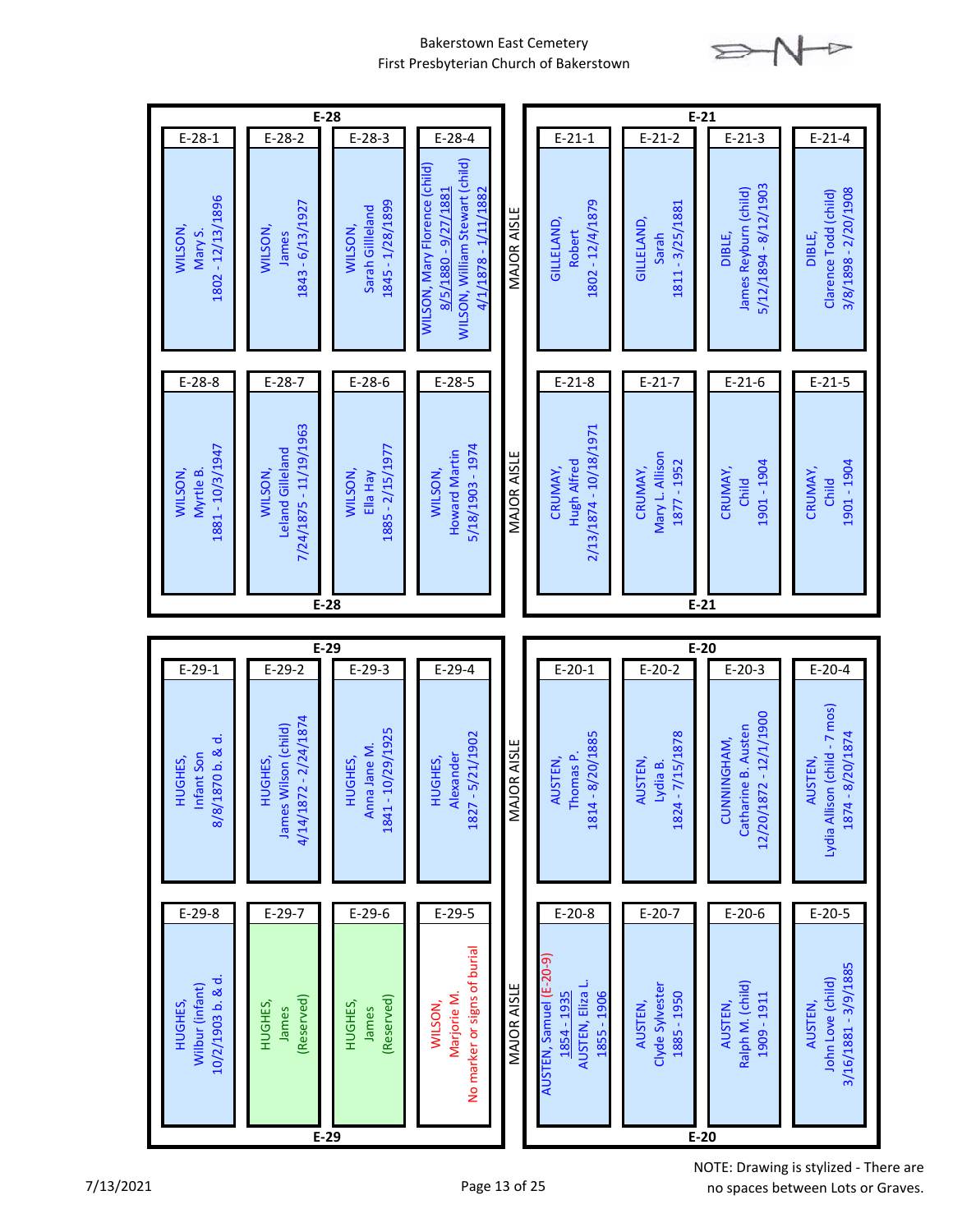

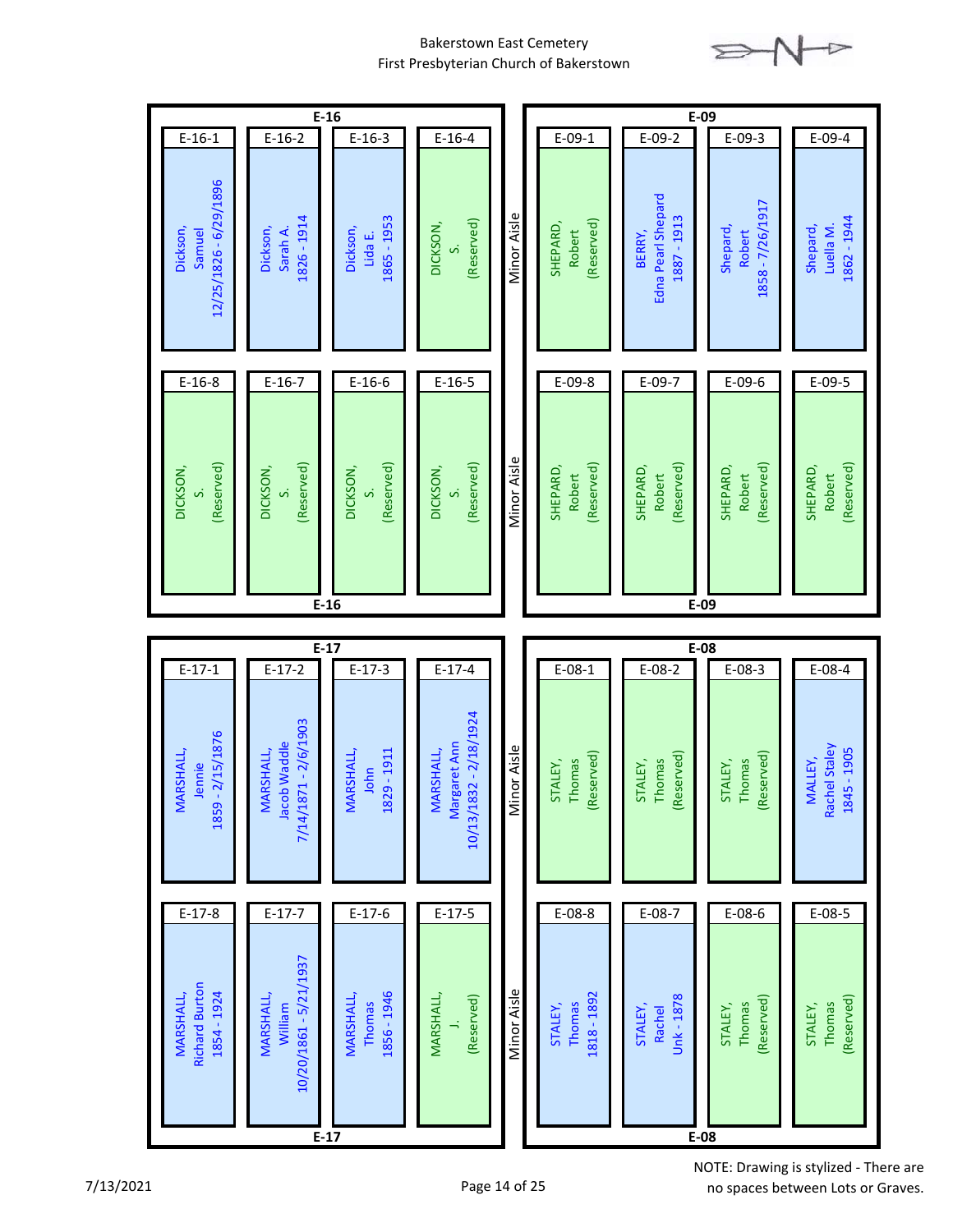

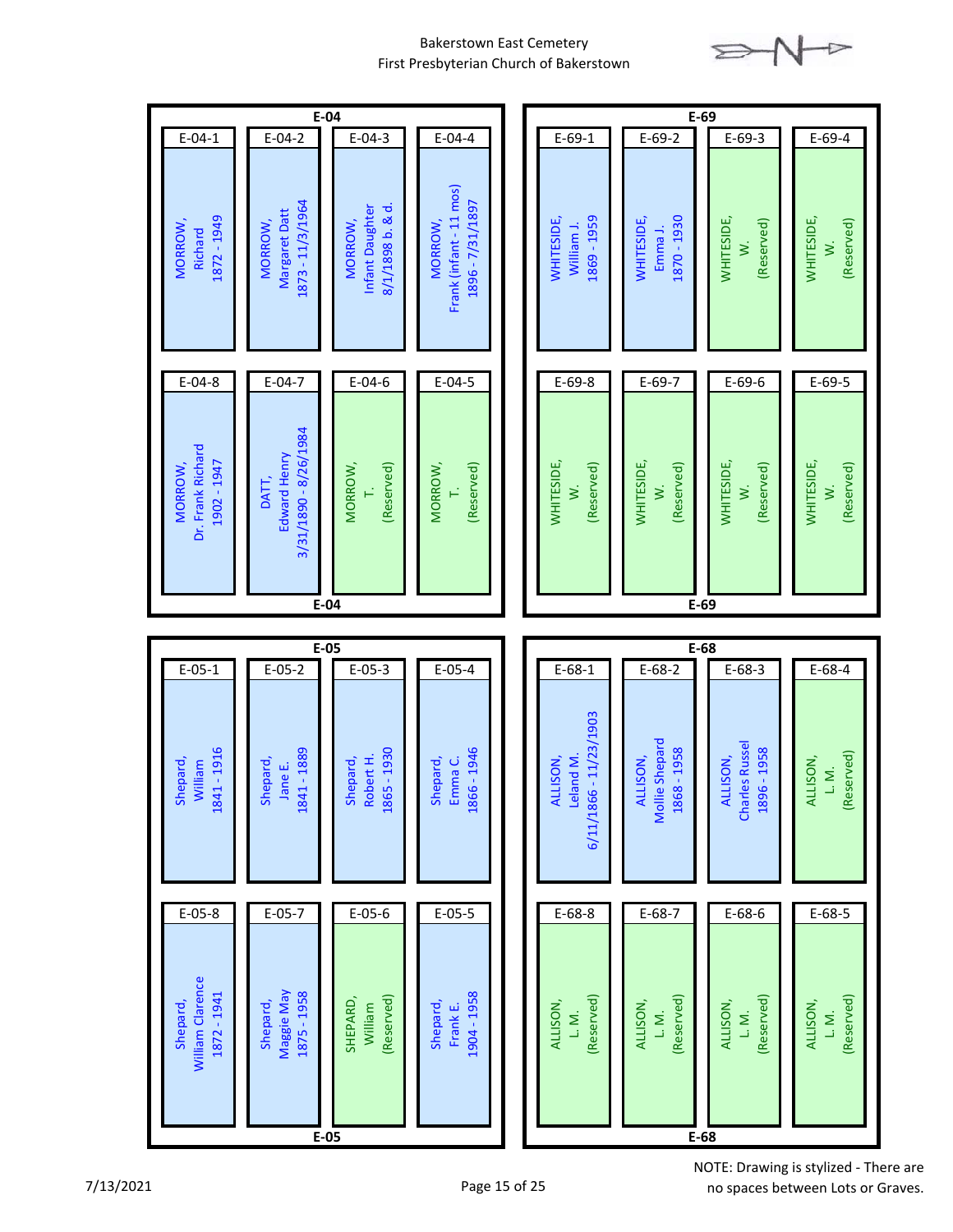$P + P$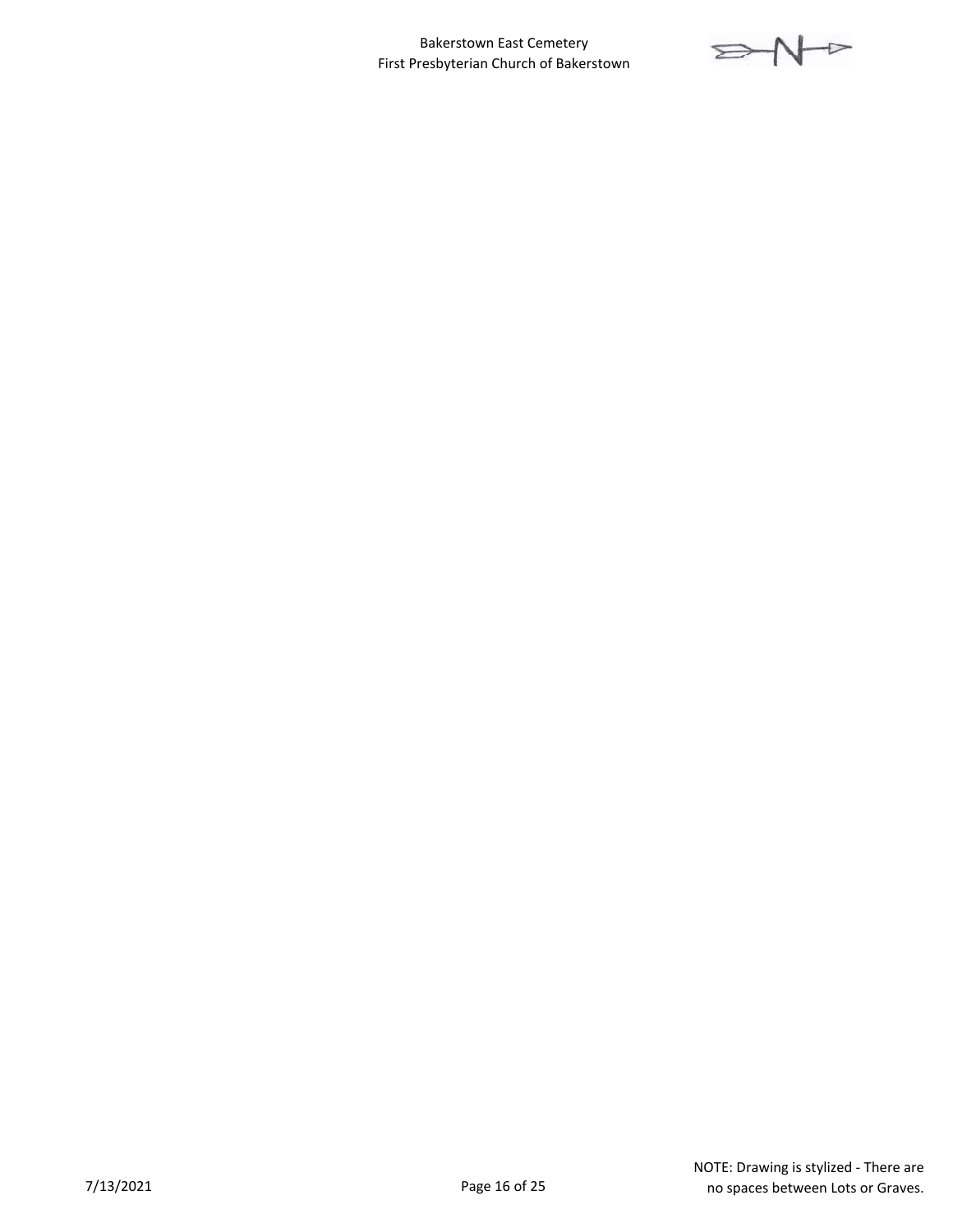

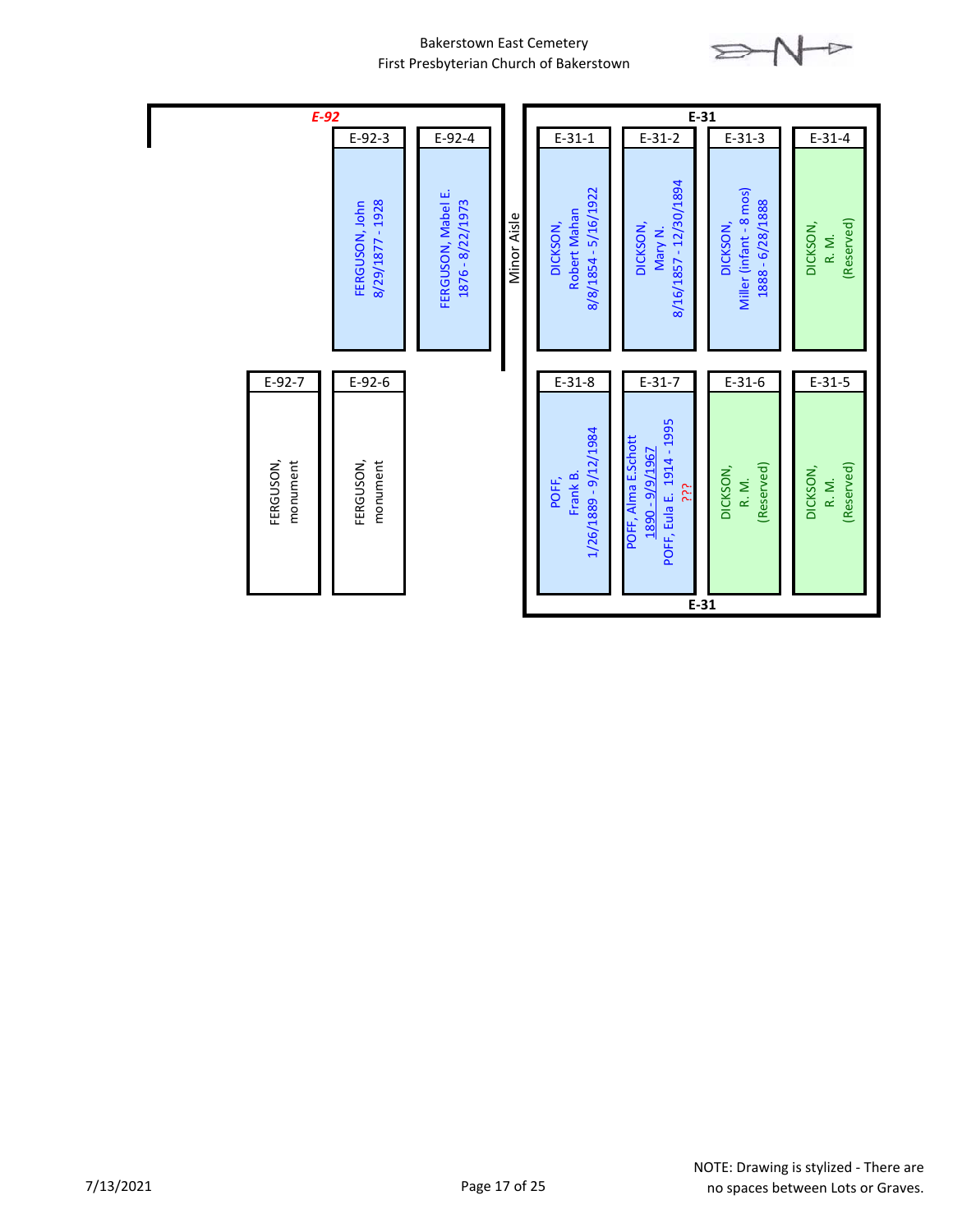

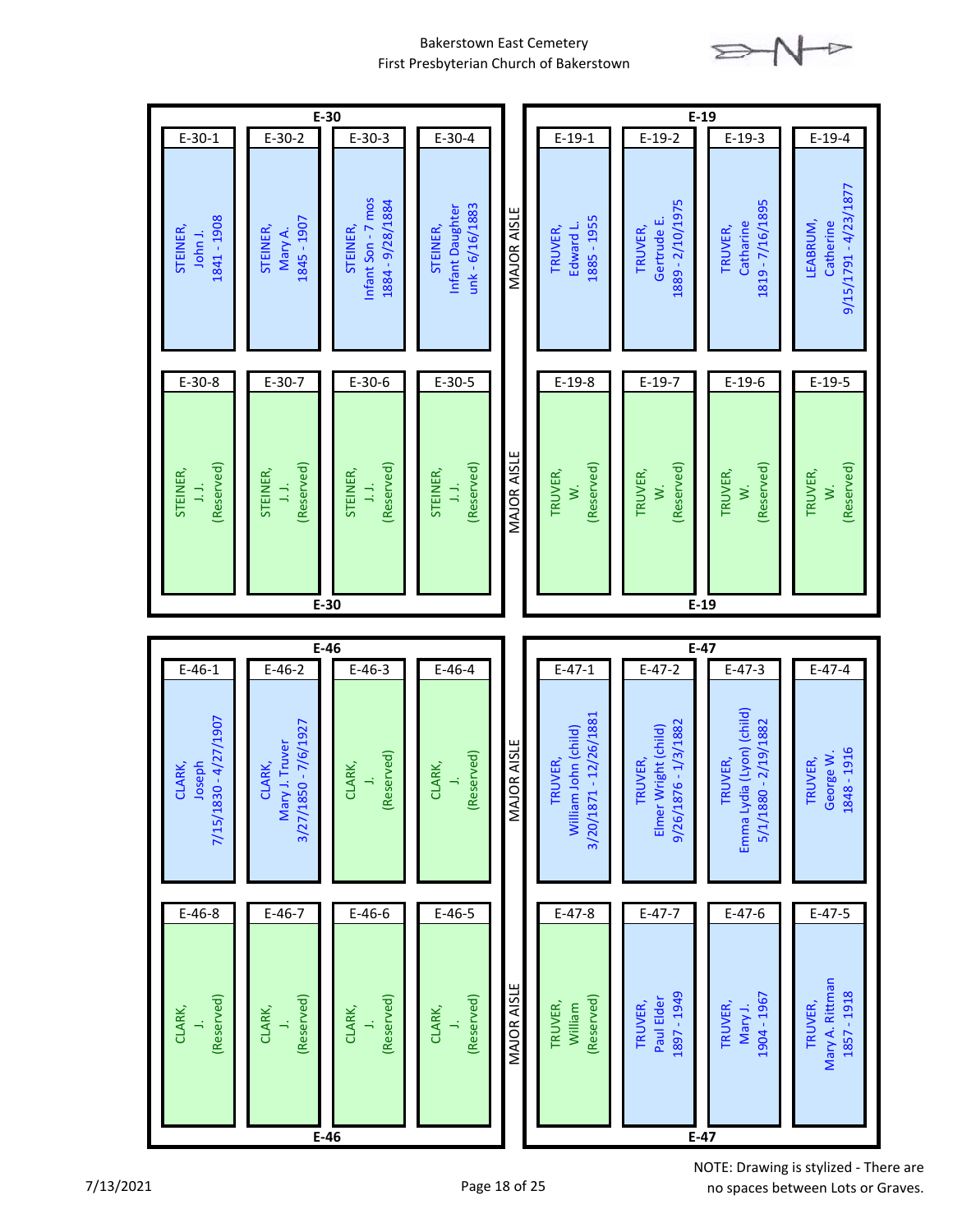

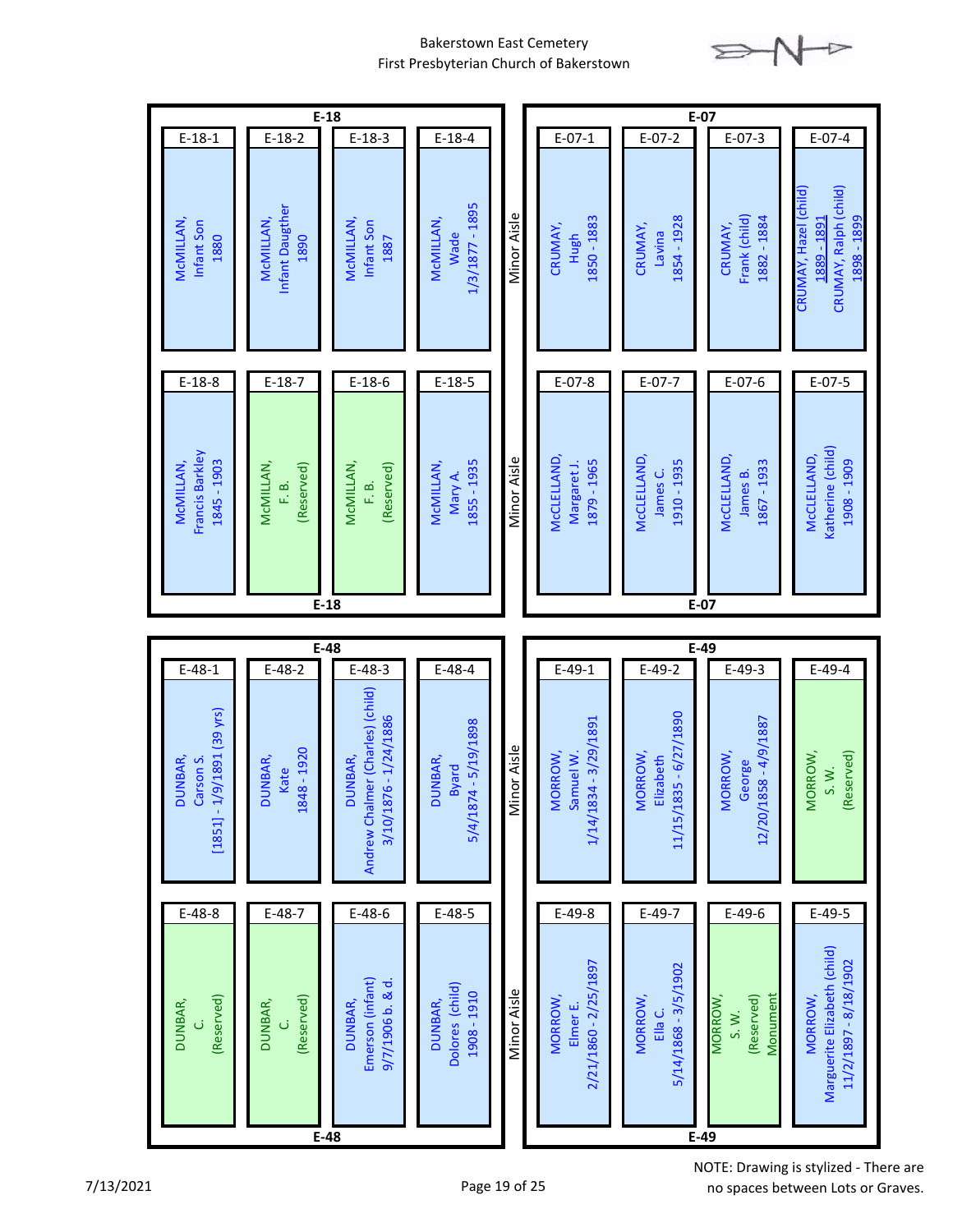

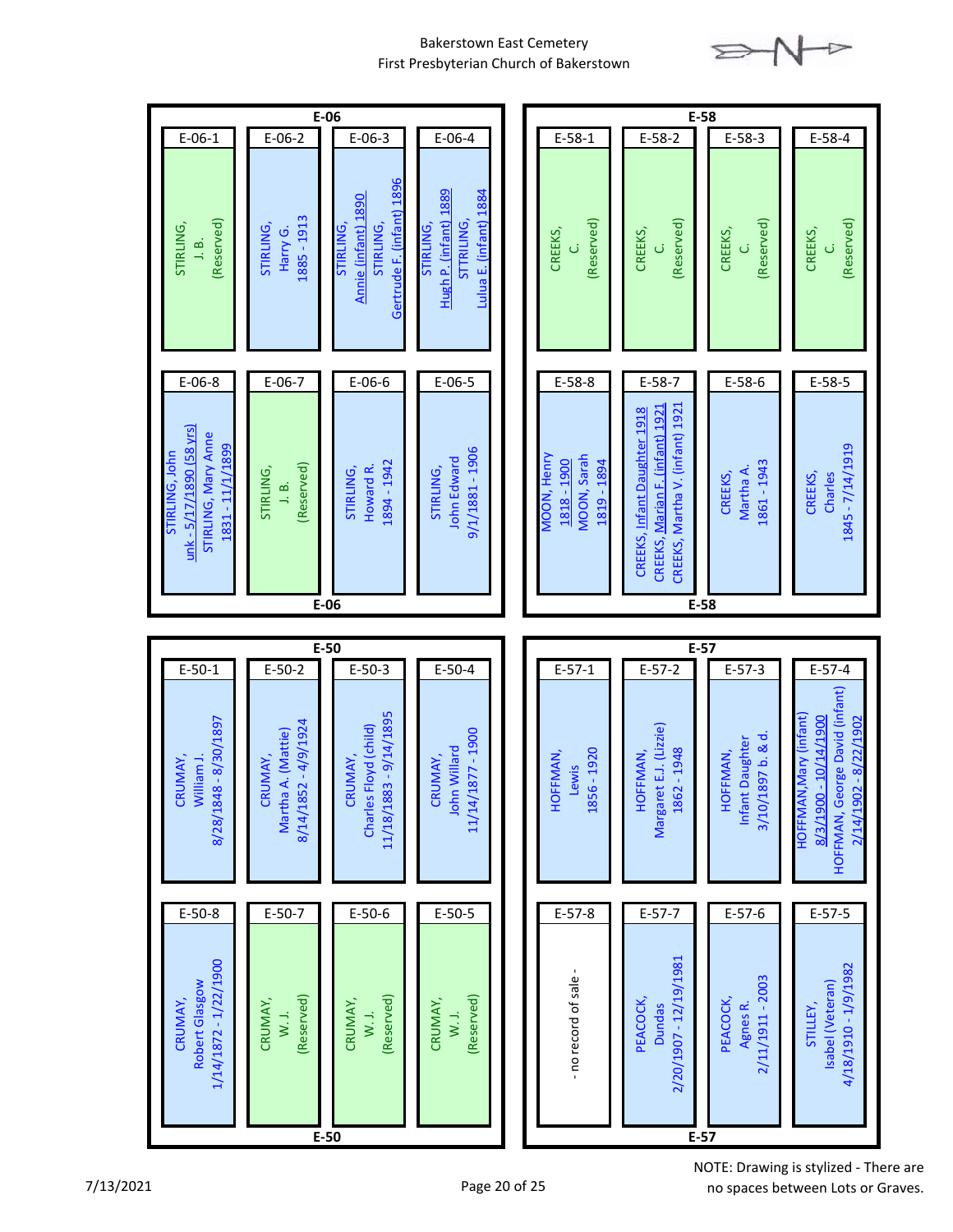$P + P$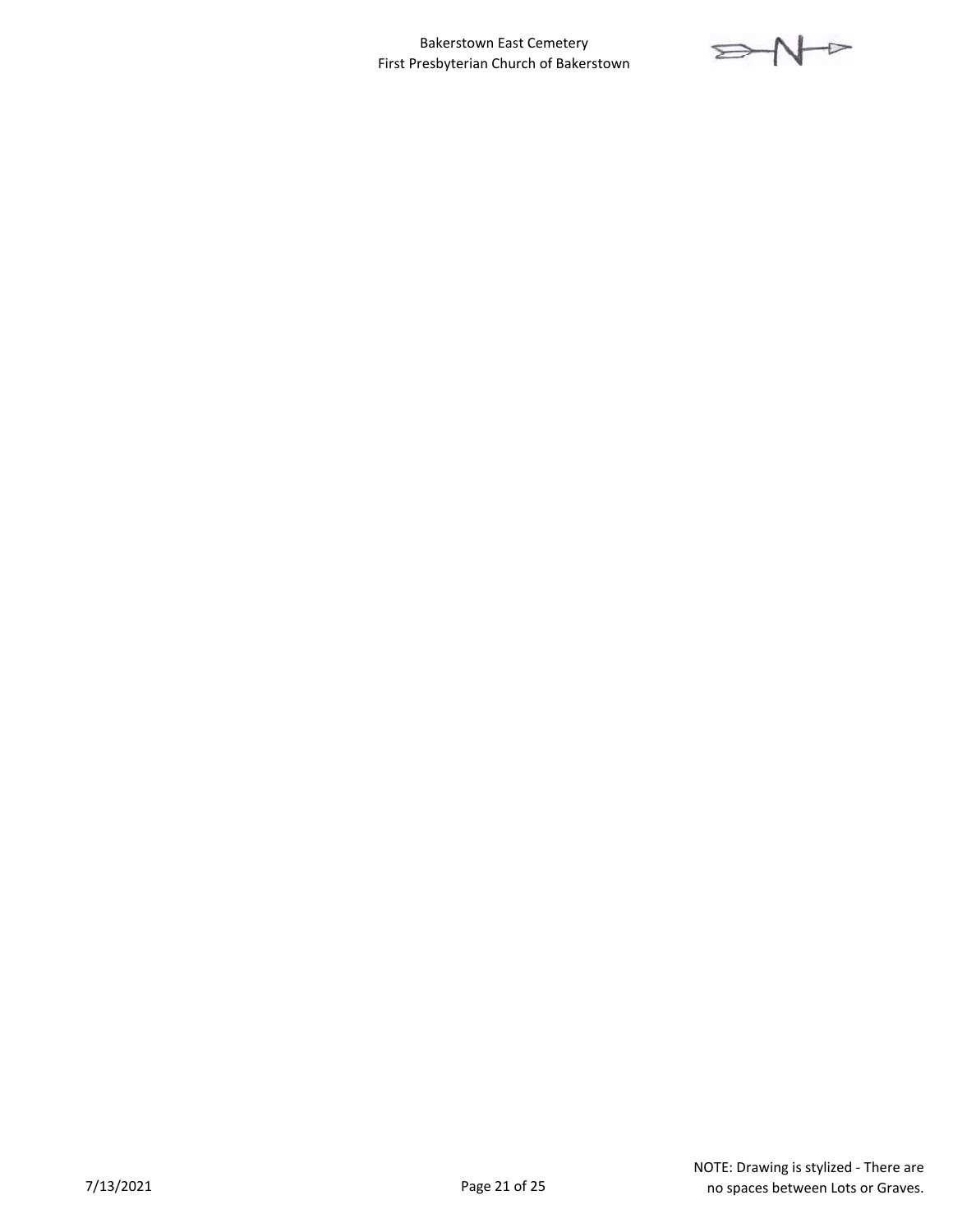$P + P$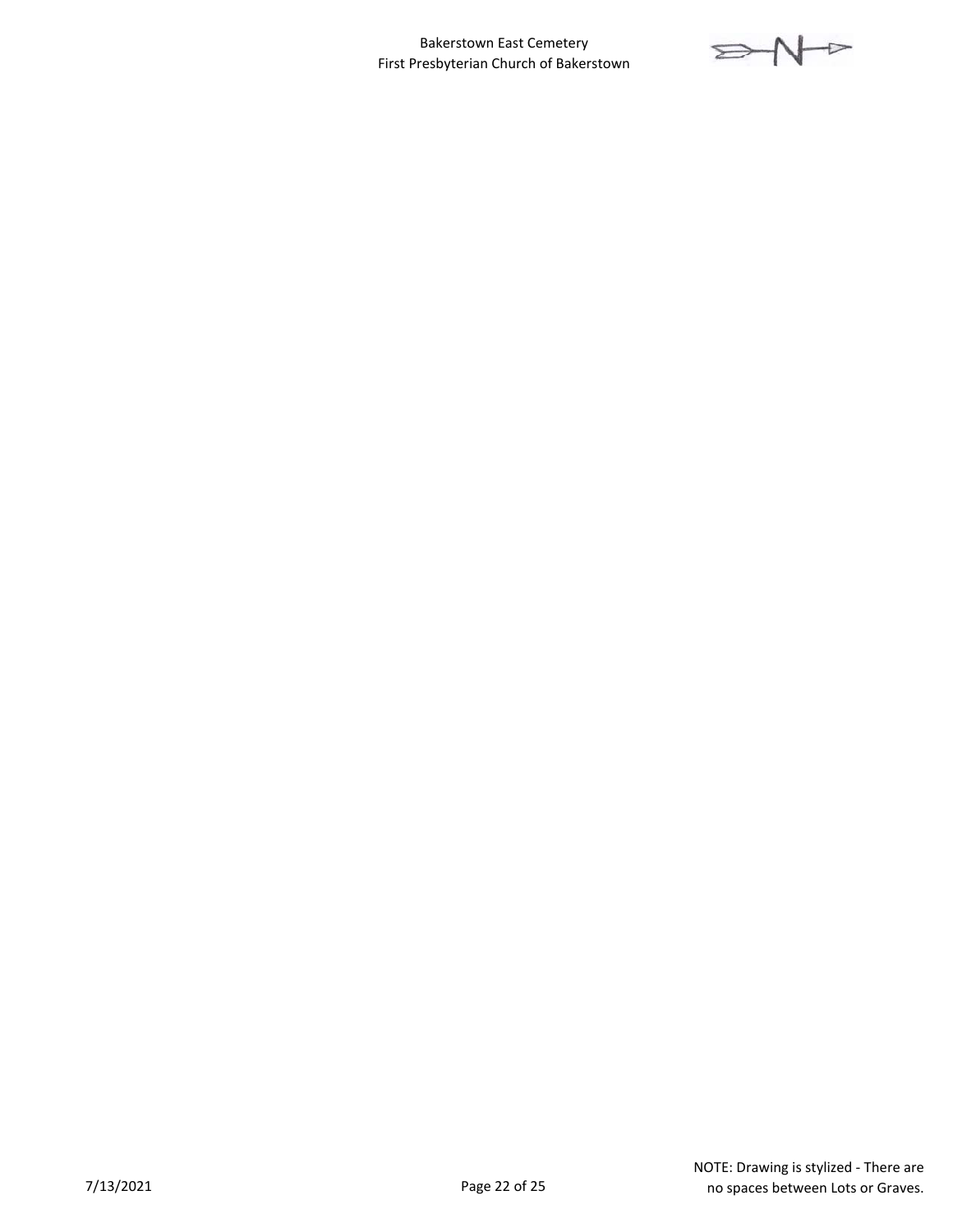

|                    |                                            | E-60                                    |                                         |                                              |
|--------------------|--------------------------------------------|-----------------------------------------|-----------------------------------------|----------------------------------------------|
|                    | $E - 60 - 1$                               | $E-60-2$                                | $E-60-3$                                | $E-60-4$                                     |
| <b>MAJOR AISLE</b> | Minnie Harbison<br>GLASGOW,<br>1874 - 1967 | 1884 - 1959<br>HARBISON,<br>George L.   | 1887 - 1923<br>HARBISON,<br>Clara E.    | 1/22/1900 - 1918<br>Samuel Glenn<br>GLASGOW, |
|                    | $E - 60 - 8$                               | $E-60-7$                                | $E-60-6$                                | $E-60-5$                                     |
| MAJOR AISLE        | NEITHERCOAT,<br>(Reserved)<br>$\vec{E}$    | NEITHERCOAT,<br>(Reserved)<br>$\vec{F}$ | NEITHERCOAT,<br>(Reserved)<br>$\vec{E}$ | NEITHERCOAT,<br>(Reserved)<br>$\frac{1}{2}$  |
|                    |                                            | E-60                                    |                                         |                                              |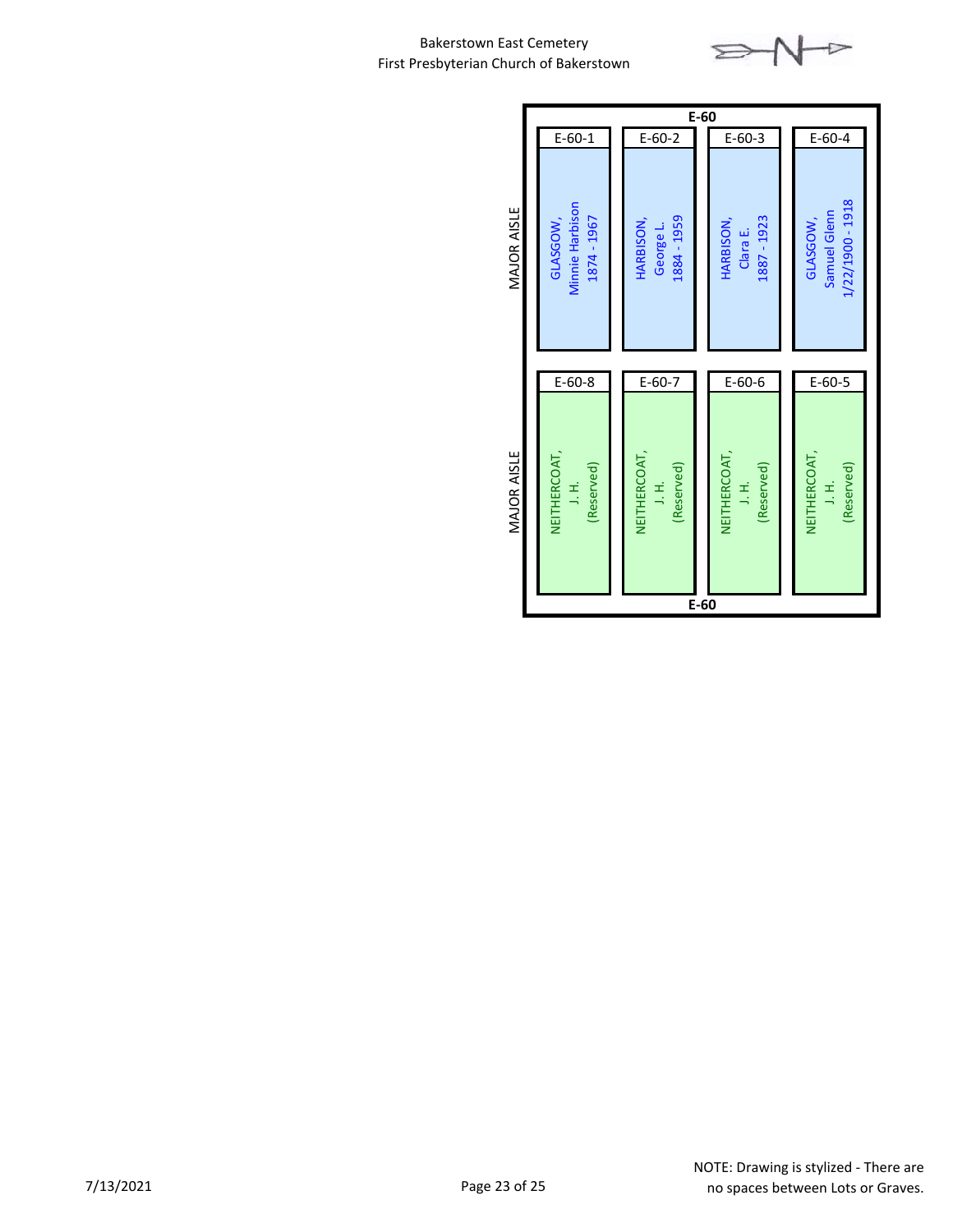

| $E-51$                           |                                       |                                               |                                                      |             |                                                     | $E-52$                               |                                     |                                        |
|----------------------------------|---------------------------------------|-----------------------------------------------|------------------------------------------------------|-------------|-----------------------------------------------------|--------------------------------------|-------------------------------------|----------------------------------------|
| $E-51-1$                         | $E - 51 - 2$                          | $E-51-3$                                      | $E-51-4$                                             |             | $E-52-1$                                            | $E-52-2$                             | $E-52-3$                            | $E-52-4$                               |
| (Reserved)<br>AUSTEN,<br>Η.<br>Θ | 1884 - 1955<br>Alta Miller<br>AUSTEN, | 8/26/1857 - 2/22/1896<br>George H.<br>AUSTEN, | 2/24/1887 - 2/2/1890<br>Thomas H. (child)<br>AUSTEN, | Minor Aisle | 1848 - 1905<br>AIKEN,<br>John                       | 1857 - 1940<br>AIKEN,<br><b>Mary</b> | (Reserved)<br>AIKEN,                | Stephen Bruce<br>1883 - 1890<br>AIKEN, |
| $E-51-8$                         | $E-51-7$                              | $E-51-6$                                      | $E-51-5$                                             |             | $E-52-8$                                            | $E-52-7$                             | $E-52-6$                            | $E-52-5$                               |
| (Reserved)<br>AUSTEN,<br>G.H.    | (Reserved)<br>AUSTEN,<br>τi<br>Θ      | (Reserved)<br>AUSTEN,<br>$\ddot{G}$ . H.      | (Reserved)<br>AUSTEN,<br>H.<br>G.                    | Minor Aisle | 9/10/1915 - 6/25/1923<br>Clyde R. (child)<br>AIKEN, | (Reserved)<br>AIKEN,                 | 1879 - 1909<br>J. Thomas<br>DAWSON, | 1889 - 1907<br>DAWSON,<br>Edna         |
|                                  | $E-51$                                |                                               |                                                      |             |                                                     | $E-52$                               |                                     |                                        |